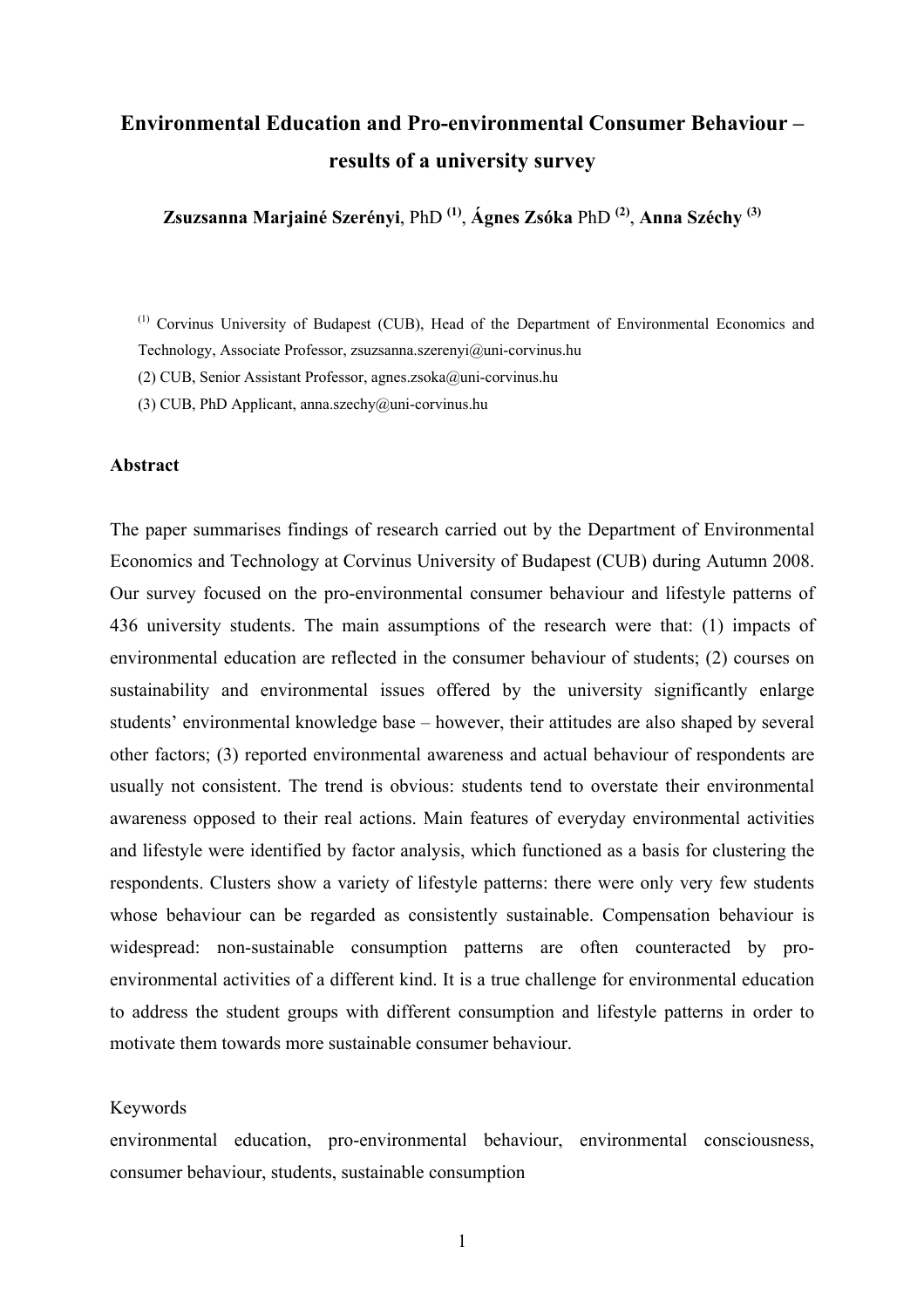## **Introduction**

Moving towards environmentally conscious behaviour and sustainable consumption is one of the main challenges for mankind in the following decades. Environmental education and its role in changing the lifestyle and attitudes of students is therefore crucial in altering future consumer behaviour. To explore consumption patterns of students, a questionnairebased survey was carried out at Corvinus University of Budapest in Autumn 2008 and February 2009, with the participation of 436 respondents.

In accordance with our assumption that environmental education and specialising in environmental issues is closely related to more environmentally cionscious behaviour, our sample consisted of various student groups: graduate and undergraduate students, students specialising in environmental issues and students of other specialisations. We also formed two conrol groups from graduate management students specialising in finance, and first year "novice" students who were at the very beginning of their university studies and thus had not completed any environmental course.

The first part of questionnaire used in the survey was related to environmental education, the second to environmental consciousness, while the third part enquired about consumption and its relation to the environment. The questionaire concluded with a few questions on demographic and socio-economic characteristics.

The results were interpreted via descriptive statistics as well as factor and cluster analysis.

 As pro-environmental behaviour is shaped by several factors, the paper starts with a literature review, presenting a summary on theories and research findings regarding individual environmental awareness.

#### **Approaches to individual environmental awareness**

Each and every model to be described below wishes to explain the awareness-shaping stages that the individual goes through and the influencing factors that lead or do not lead to environmentally conscious behaviour. The models generally do not define the concept of proenvironmental behaviour but Courtenay-Hall and Rogers (2002) as well as Gough (2002)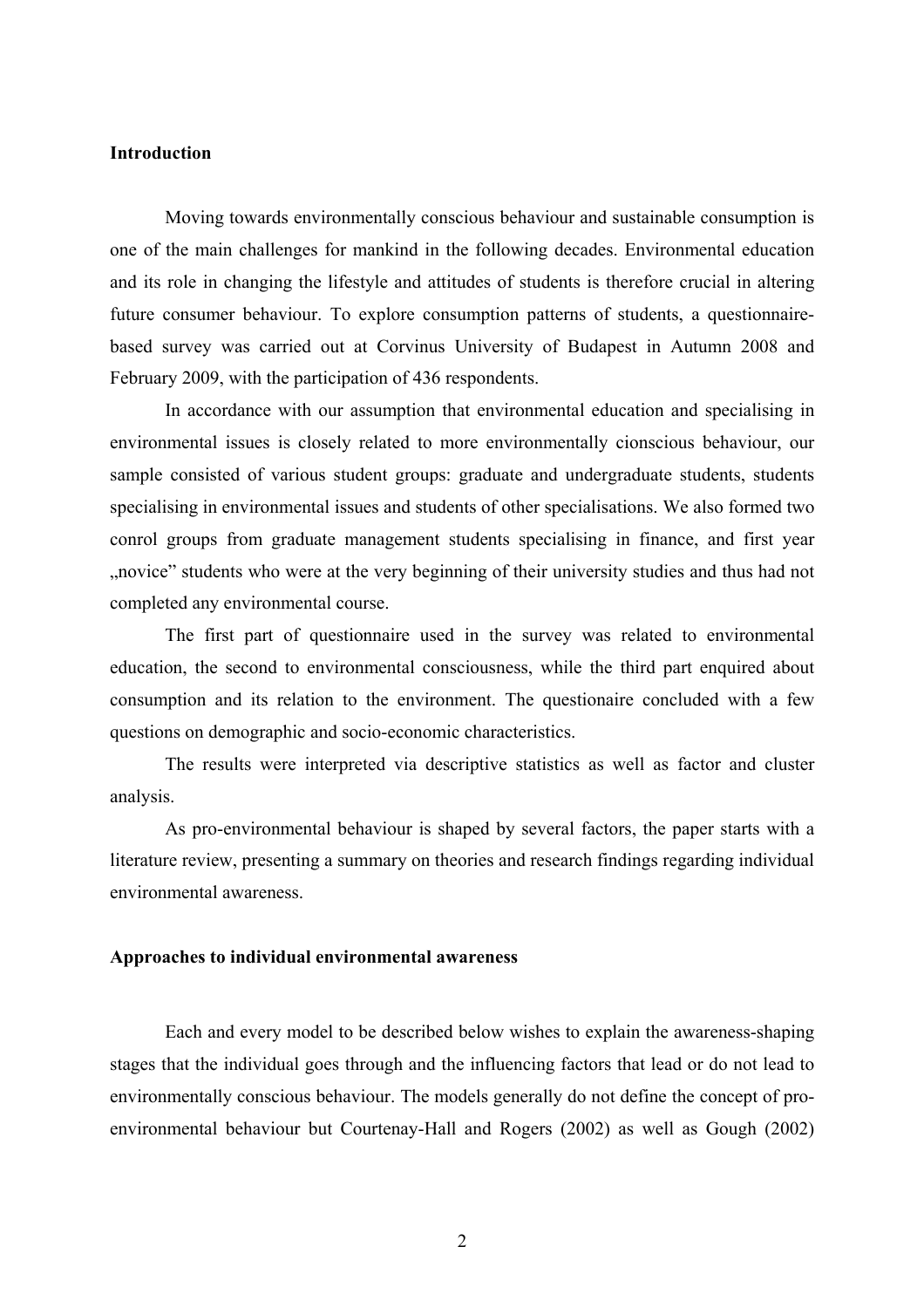underline that this concept is far from being unambiguous and can only be defined in relative terms, which also reflect value judgements.

According to the earliest models of environmental awareness dating back to the early 1970s (e.g. Dispoto 1977, Loundsbury és Tournatsky 1977), ecological knowledge (the totality of ecological knowledge and information) leads directly to environmentally related attitudes (concerns, the process of becoming aware of problems, recognising the need to protect the environment, etc.) and finally to pro-environmental behaviour (see in detail Chan 1998).

However, findings of empirical research soon showed that individual behaviour cannot be directly predicted and explained by the individual's environmental attitudes formulated in the light of ecological knowledge. Therefore, researchers started attempting to explore the reasons for gaps between attitudes and actual behaviour. Ajzen and Fishbein (1980) established the "theory of reasoned action", which does not explicitly refer to environmental awareness but deals with reasoned action in general. According to the authors, attitudes do not directly determine behaviour but they influence the intention to act which shapes actual behaviour. Attitudes depend on "evaluative beliefs" (how the individual evaluates the consequences of certain behaviour based on his/her own values and beliefs) and "normative beliefs" (how the individual perceives the ideas of other members of the community related to given behaviour and to what extent he/she is motivated to meet these expectations). In addition to attitudes, a so-called "subjective norm" also emerges in the individual related to the issue, and attitudes, subjective norms as well as the relative importance attached to these, together influence the intention to act. The model is limited in the sense that it always presumes action taken by the individual to be rational. In spite of this shortcoming, it has proved useful in further research due to its transparency and simplicity.

 Later Ajzen (1991) developed the TORA and elaborated the "theory of planned behaviour" (TPB). In the TPB he introduces new components: the "control beliefs" and the so-called "perceived behavioural control". Perceived behavioural control is shaped by the control beliefs and characterises how the individual considers the impact of his/her behaviour on the given issue. Persons with strong internal control are convinced that their behaviour can ensure changes, whereas persons with strong external control are convinced of the opposite.

Based on Ajzen's esteblished theory, Hines, Hungerford and Tomera elaborated the "model of responsible environmental behaviour" (Hines et al. 1986), which summarises their findings of 128 studies focusing on factors which influence environmentally conscious behaviour. The model is more refined than the theory of Ajzen inasmuch as it extends factors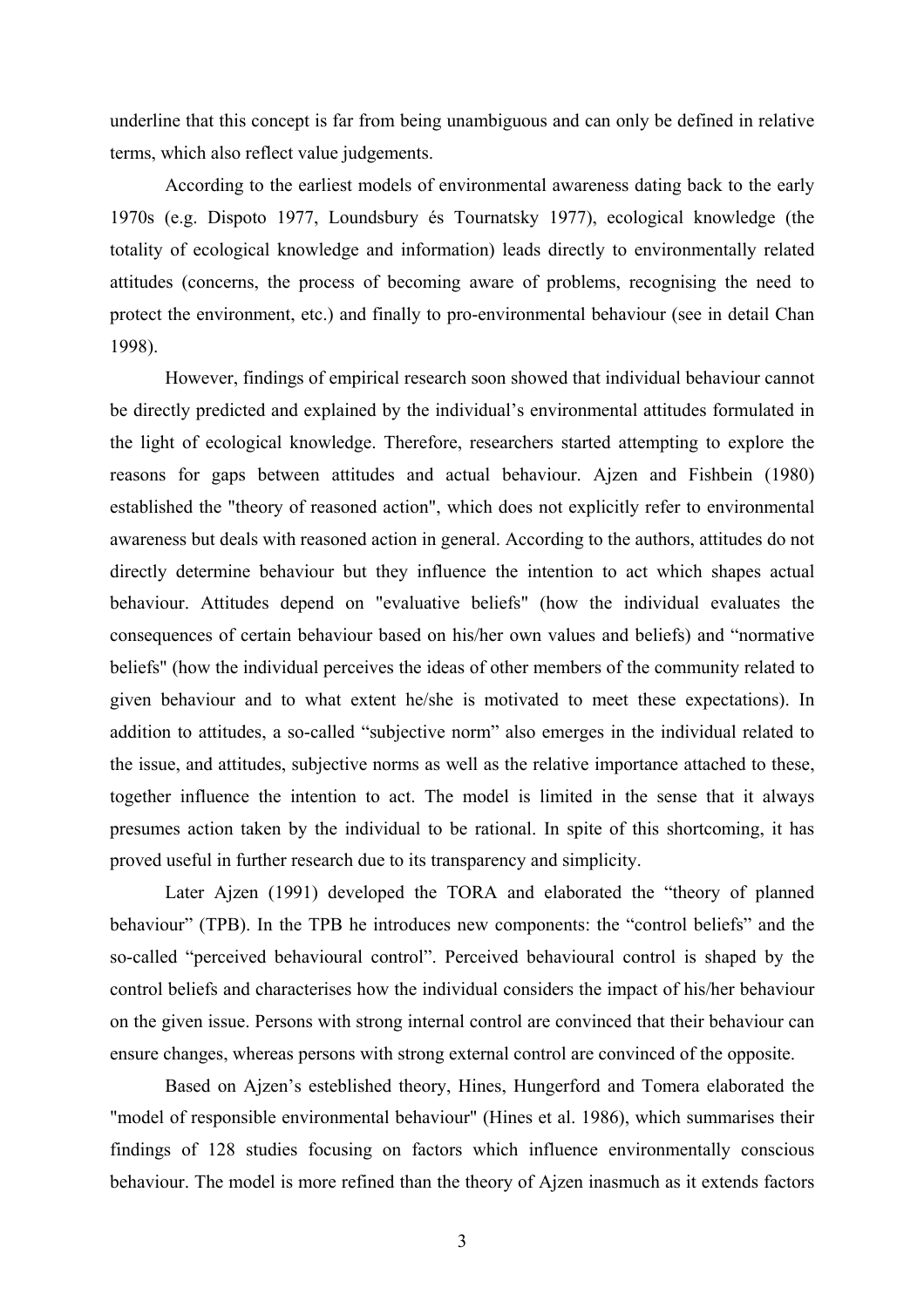which influence personality considerations, attaches importance to the knowledge of ecological problem, considers the knowledge of possible action strategies and the person's action skills as important preconditions for the intention to act, and takes into account *situational factors* (economic constraints, social pressure, opportunity to select between various actions, established old traditions, the sacrifice required by the behaviour, lack of infrastructure) which definitely influence behaviour in concrete situations.

Kollmuss and Agyeman (2002) have developed their own theory by systematically analysing the most important models of environmentally aware behaviour. This model integrates the findings of previous models, identifying demographic, external and internal factors as behaviour-shaping. External factors include institutional constraints, economic (financial) means, social and cultural norms, as well as political support. Internal factors are various and seem to exert a significant impact on individual behaviour (Dietz et al. 1998). The intensity and direction of internal motivation has a significant impact on individual behaviour. Primary motives determine the ambition to lead an environmentally friendly life, whereas selective motives influence a certain action (driving or biking when it is raining). Environmentally conscoius behaviour is often hampered by non-environmental motivations of higher intensity (e.g. convenience). Selective motives often "override" primary motives.

Most empirical research came to the conclusion that although the knowledge of environmental problems raises concern in people, this per se is not sufficient to lead to an environmentally conscious form of behaviour. Fliegenschnee and Schelakowsky (1998) claim that 80% of motives influencing environmental awareness or the opposite can be traced back to situational or other internal factors. This statement is supported by the striking experience of Kempton et al (1995), according to which the lack of ecological knowledge was of the same degree amongst committed environmentalists as among neutral respondents or amongst those opposing environmental protection. It can also be observed that certain incentives (e.g. economic advantages), cultural values and social norms may encourage individuals to act in an environmentally friendly manner even if they are not driven by concerns about the environment. In the latter case, we cannot ignore the fact that such non-aware or unaware environmentally friendly behaviour is not durable and in the absence of incentives easily reverses, because it is not based on the individual's internal conviction and set of values.

The value system of the individual is most strongly shaped by the stimuli coming from the immediate environment (family, friends, neighbours, teachers, etc.). This is followed by media and politics as influencing factors in the broader environment; and next is the cultural context in which the person lives. Value orientation also has a key role in behaviour.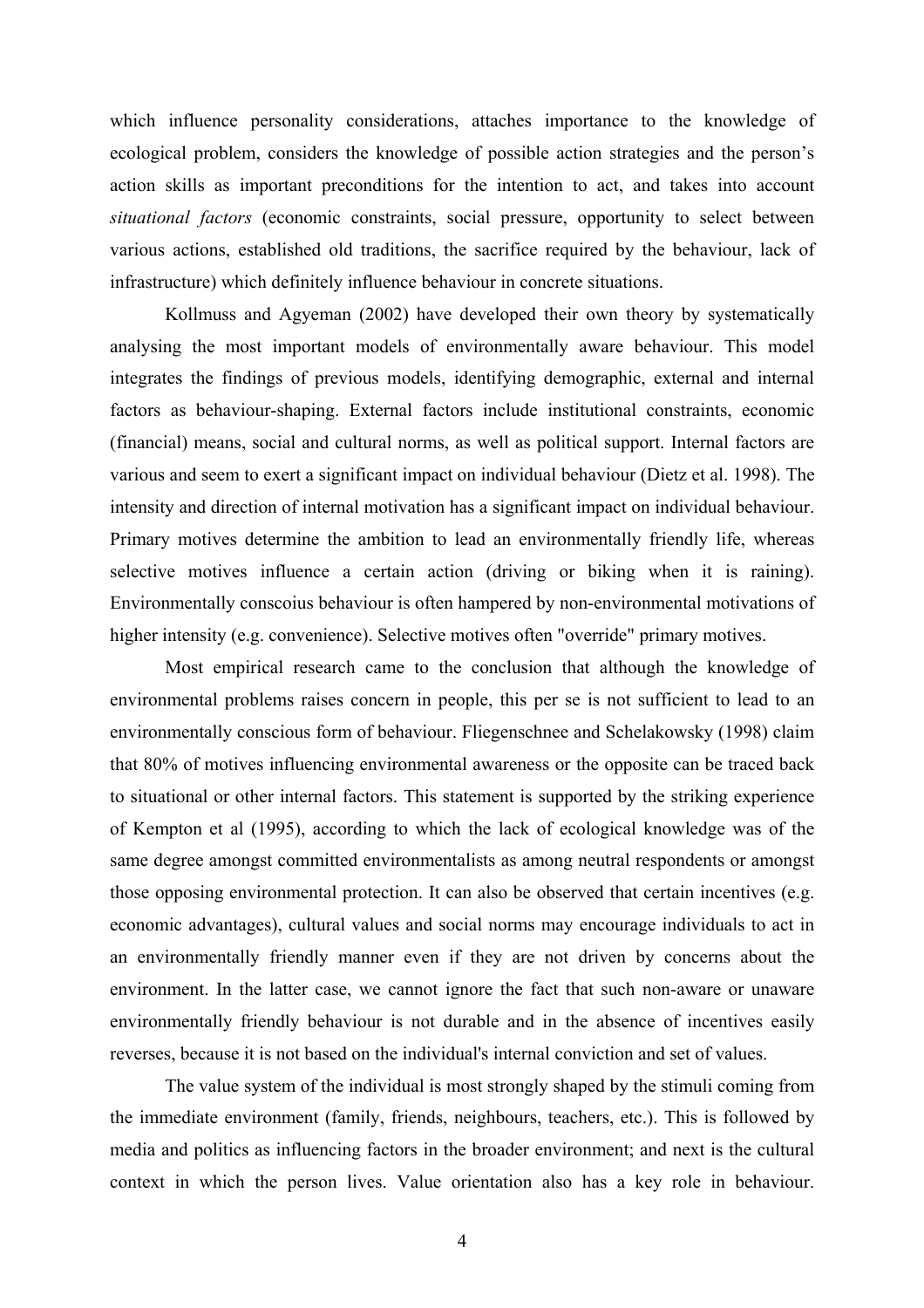Nordlund and Garvin (2002) come to the conclusion that people with a cooperative value orientation were more aware of threats to the environment and felt a stronger moral obligation to act than persons who gave priority to self-enhancement values.

Regarding attitudes, Diekman and Franzen (1996) claim that the sacrifice required by environmental awareness (e.g. costs, time, efforts) can diminish the positive impact of attitudes on willingness to act. In their research, positive environmental attitude showed significant relation only with behaviour demanding moderate sacrifice (such as selective waste disposal). However, individuals with positive environmental attitudes dispose of a stronger willingness to support political measures which aim to encourage environmentally aware behaviour. This also means that these individuals accept indirect motivation vis-à-vis their own behaviour, they support the application of adequate environmental policy measures to reverse the situation and reduce the relative costs of environmentally aware behaviour.

Chawla (1998) highlights the importance of emotional involvement in shaping individual beliefs, values and attitudes. If external information contradicts our prevailing beliefs, the ambition to achieve internal consistency leads to a selective perception of information, i.e. we make efforts to avoid cognitive dissonance (see Festinger 1957). If the feelings of fear, sorrow, pain, anger or guilt are accompanied by the conviction that our behaviour does not have any effective influence on the solution, these emotions lead us to non-action. In addition, negative emotions give rise to secondary psychological responses by means of which the human being makes efforts to get rid of these emotions. These defensive mechanisms might take the form of denying the problem (refusal of reality), rational distancing, apathy and resignation (the inability to change), or delegating the problem to other people (passing the buck), in order to dispose of the feeling of guilt.

Our sense of responsibility is significantly shaped by our values and the locus of control (internal or external, depending on personality). In addition, the individual sets priorities amongst which his/her and his/her family's well-being is usually the first (Kollmuss and Agyeman, 2002). If environmentally conscious behaviour is in line with personal priorities, the motivation to act increases (for example, purchasing organic food). If these two factors are contradictory, the likelihood of action is smaller (for example, purchasing a smaller flat, even if the individual could afford to have a bigger one). Furthermore, old, established habits generally prevent the individual from pursuing environmentally aware behaviour (Arbuthnott (2009).

According to empirical research (see Jaeger et al. 1993 and Dietz et al. 1998), *sociocultural factors* like group identity (Bonaiuto et al. 1996), group norms related to pro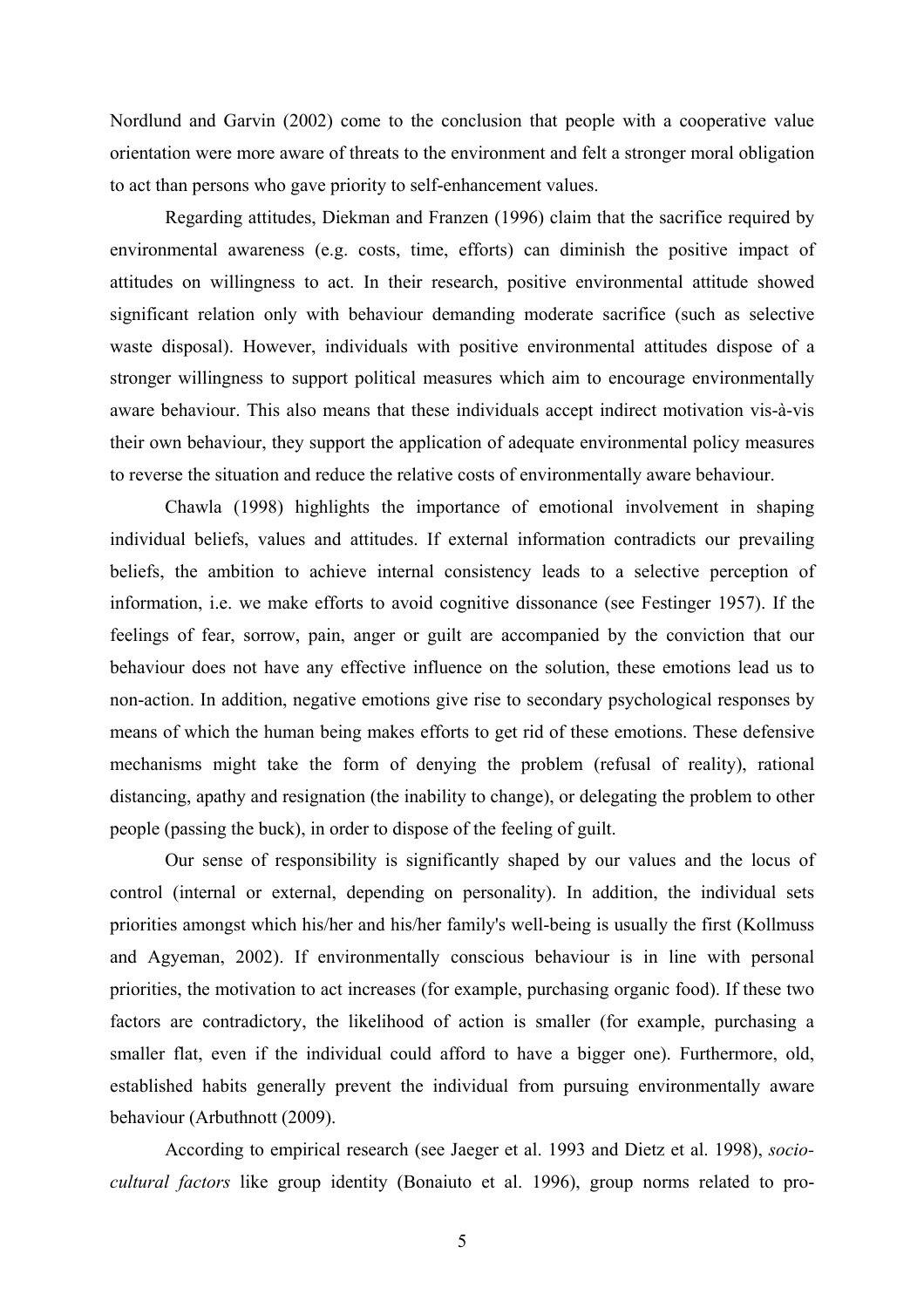environmental behaviour (Widegren 1998), or the character of interpersonal relations (Jaeger et al. 1993) have a stronger influence on individual environmental awareness than the general concern about ecological problems or socio-demographic variables (e.g. age, gender).

Regarding the pro-environmental behaviour of students, Kagawa (2007) found in her survey of 5729 respondents that most students think of "light green" actions when talking about lifestyle change, such as changing purchasing habits by choosing products which are organic, fair trade, healthy, or stem form socially responsible companies, recycling, saving energy and/or water, as well as using public transportation. Reducing consumption was only mentioned by 1% of respondents as an option that students would be ready to do for a more sustainable personal life. Kagawa detected some dissonance between students' perceptions of sustainability and their reported behaviour patterns. Respondents tend to agree with radical statements but they refuse radical changes in their personal life as well as at community or societal levels. The maintenance of economic growth is a goal which is not questioned by the respondents. A combination of optimism and pessimism, and mixed feelings towards the future of society were detected by Kagawa, who states that the development of empowering pedagogies should be able to educate students as "change agents". She believes that in our "rapidly changing and uncertain world faced by sustainability-oriented challenges higher education needs to play an increasingly significant role in helping students become active responsible citizens" (Kagawa, 2007, p. 335).

The following sections present the research at Corvinus University of Budapest, beginning with an overview of the sample characteristics followed by the desctription of our main findings.

## **Sample characteristics**

Our sample of 436 students consisted of the following student groups (see Graph 1):

- Graduate level management students specialising in the environmental field  $(n=68)$
- Undergraduate level management students specialising in the environmental field  $(n=25)$
- Graduate level management students taking a course on environmental management  $(n=90)$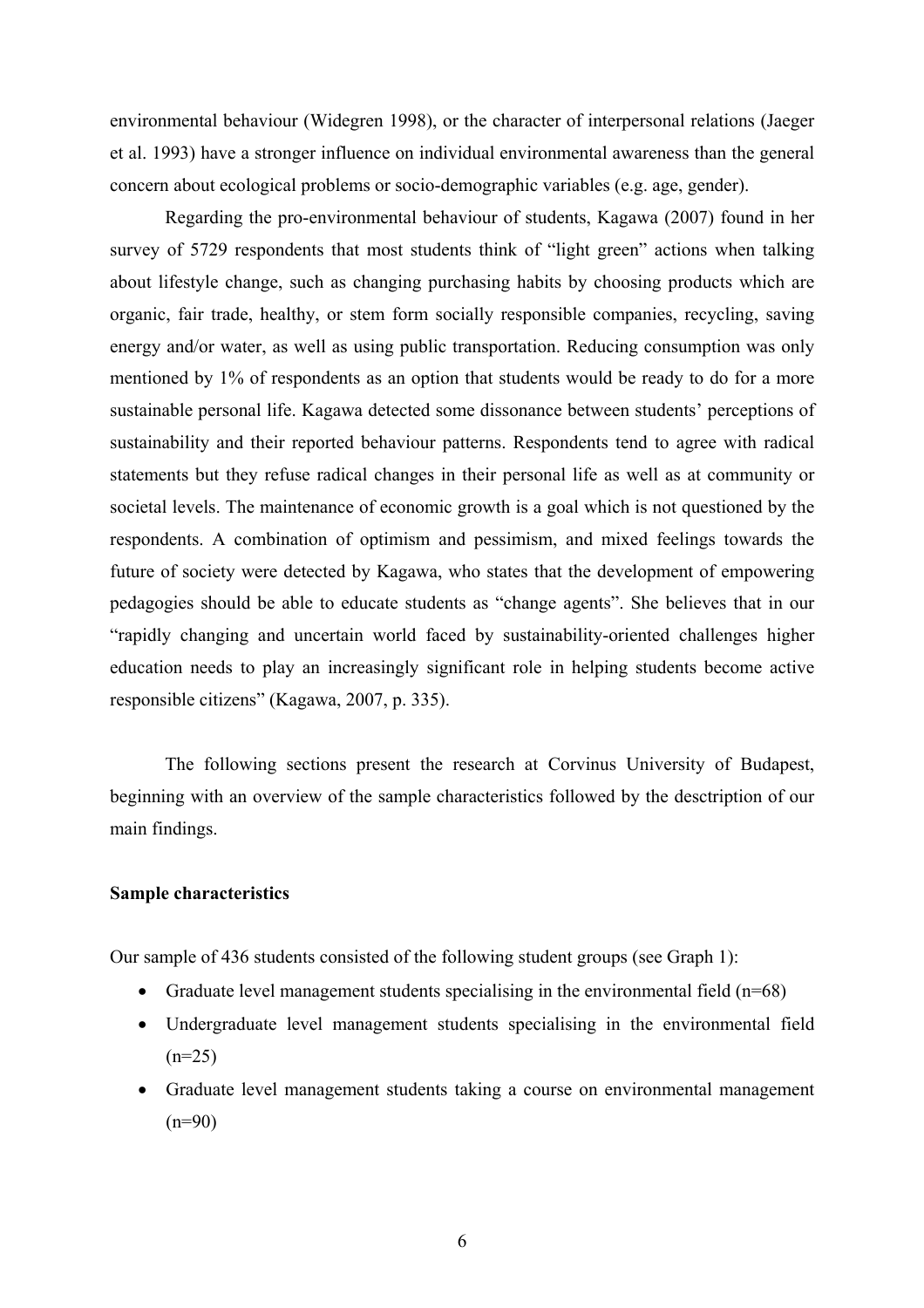- Undergraduate level management students taking a basic course on environmental economics (n=125)
- Undergraduate level economy students taking a basic course on environmental economics (n=37)
- Graduate level management students specialising in finance  $(n=45)$
- First year "novice" students right at the start of their university education  $(n=46)$



**Graph 1. Breakdown of the sample according to student groups** 

The gender ratio (female:male) in the overall sample is 2:1, age ranges between 18 and 23 years. The majority of respondents comes from families with two children and has parents with university or college degrees. 44% of students in the sample are from Budapest or its surroundings, only 8% from villages. Nearly half of respondents still live with their parents, 18% in their own, and 15% in rented apartments. 17% are staying in student dormitories. 42% do not work parallel to their studies, 30% work occasionally and 28% on a regular basis. Concerning their financial sources, the role of the parents is also dominant, mostly in the form of a regular allowance, while 35% ask the parents for money as needed. More than 40% also rely on scholarship payments, only 6% took student loan. 30% also cited work as an important source of their income. 46% of respondents spend less than 30 thousand Ft per month over and above housing and groceries, while almost a quarter spend more than 60 thousand Ft and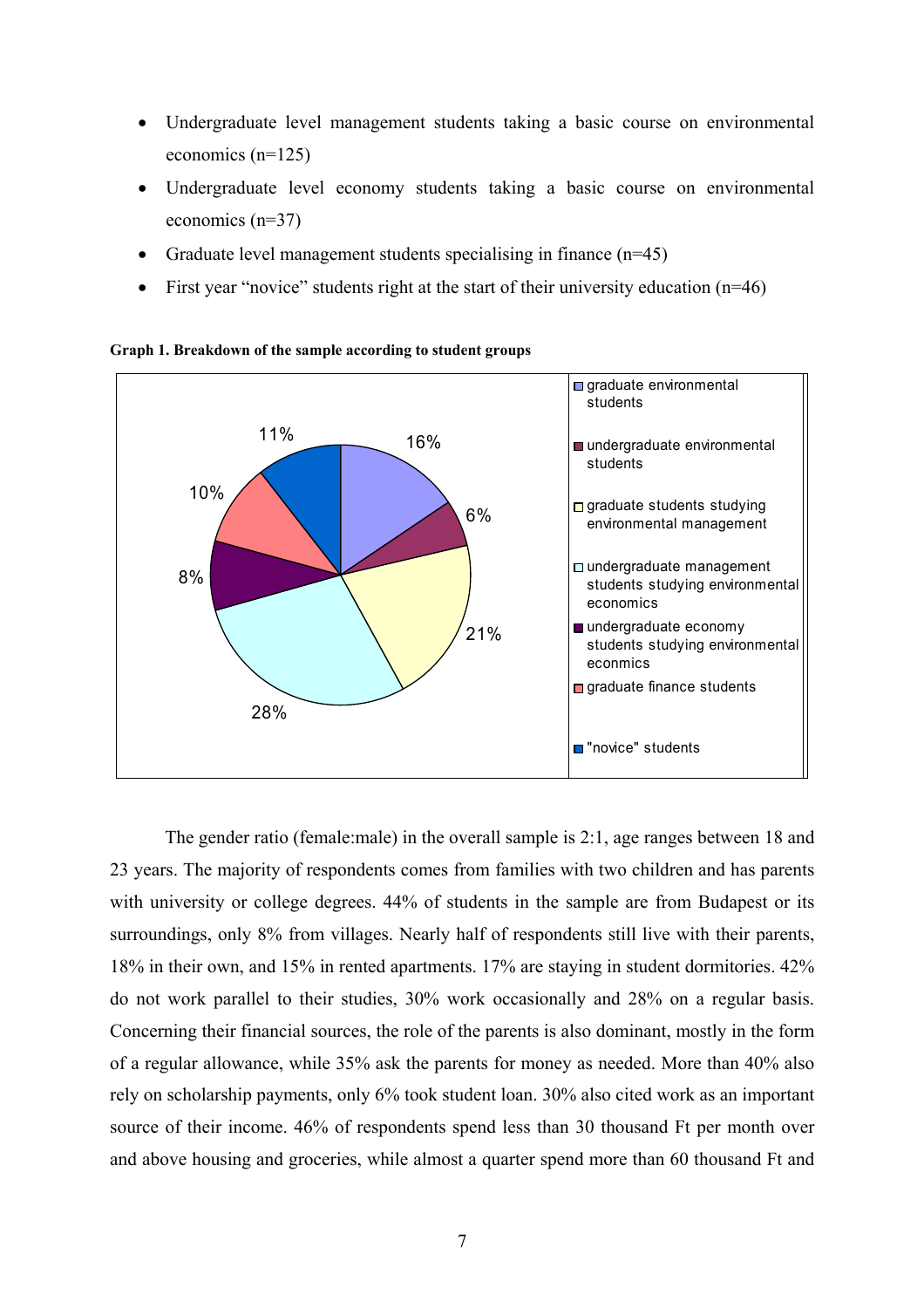almost 10% more than 100 thousand Ft which is a high amount in the context of Hungarian university students.

## **Description of students' consumption patterns and pro-environmental behaviour**

Regarding their own consumption, students in general tend to beleive that they shop and spend less on certain goods than their peers. It is only books and newspapers that a third of the sample consider themselves to be buying more often than the average, and also 30% to be spending more on tourism. For most categories however, such as clothes, sporting equipment, cosmetics, electronic devices, partying and other services, most respondents reported a lower level of consumption. The distribution of responses can be seen in Graph 2. and Graph 3. Self reporting bias is definitely possible; respondents tend to underestimate their spendings compared to the average.



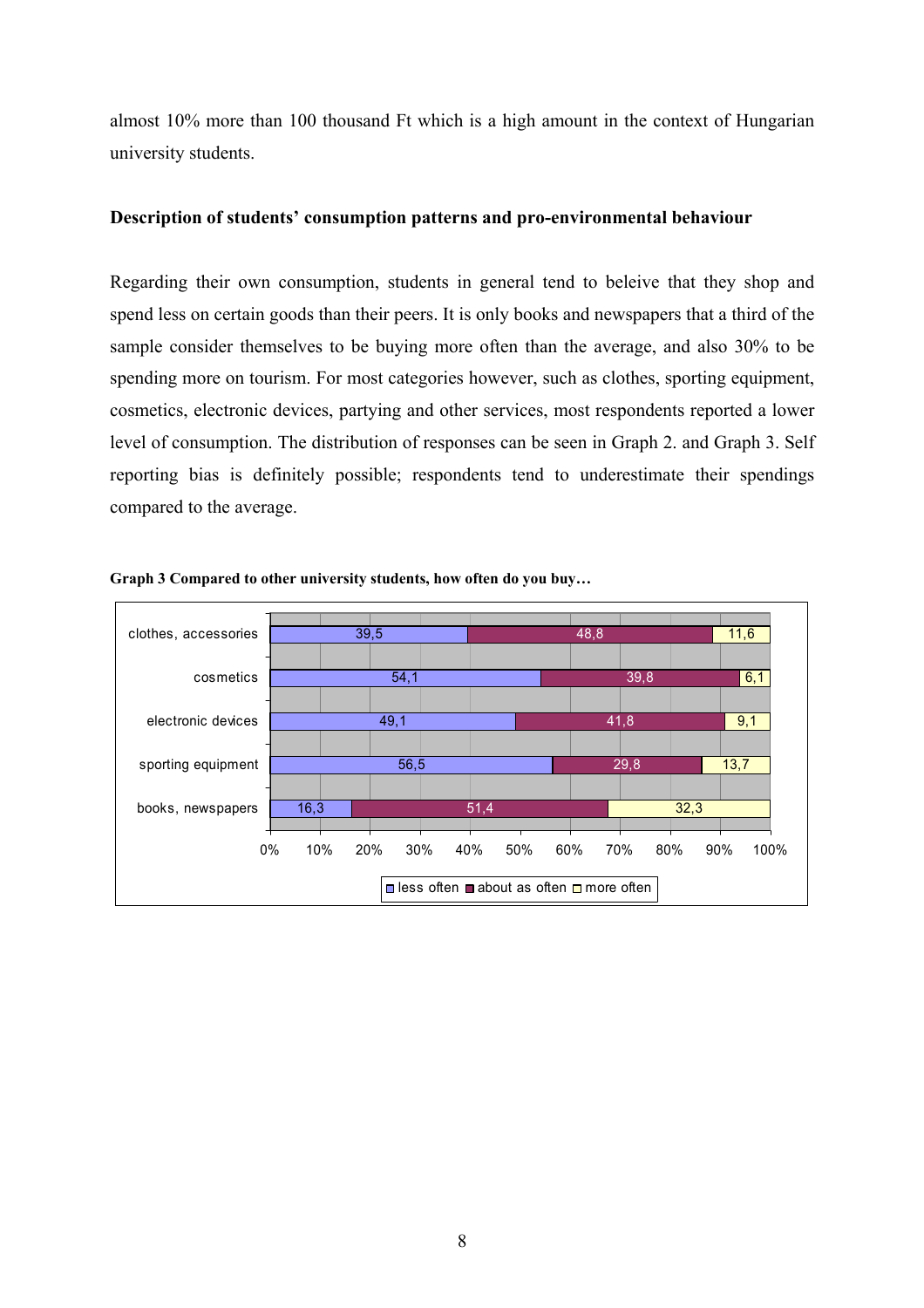



Their shopping habits were rated by the respondents on a 6-level scale (Graph 4). The highest average was reached by the statement  $\overline{N}$  only buy things if I really need them", indicating that students believe their consumption patterns to be free from excesses. They also evaluate themselves positively in that they do not shop only because they have money or for the sake of pleasure. However, the average of answers was also higher than the neutral level for finding it difficult to resist discounts and for trying to keep up with fashion/technological trends.



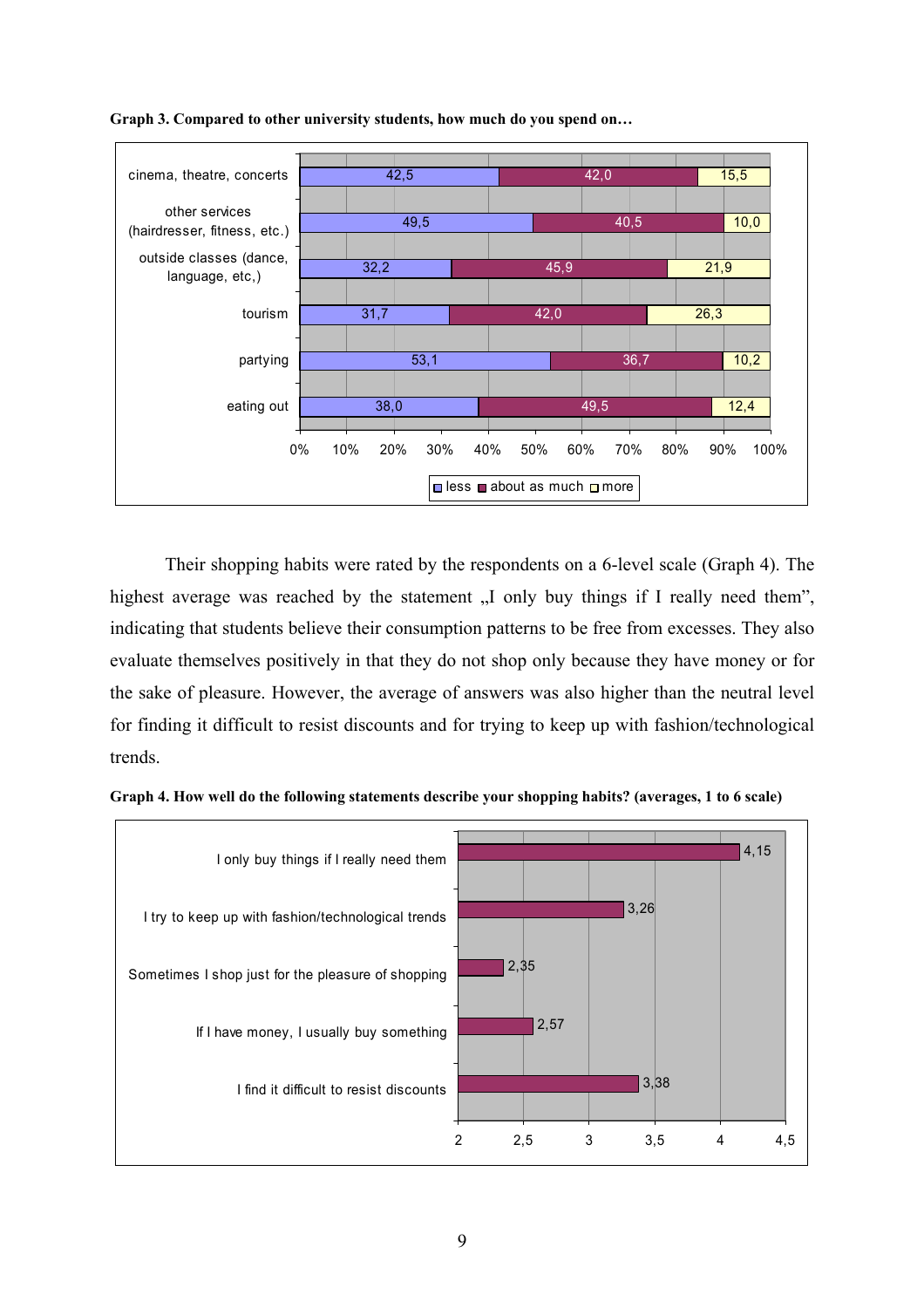This results in contradictions even on the level of stated behaviuor, as it is difficult to imagine for example that one should need and therefore buy all goods offered at a discount price. Regarding shopping, multiple decision factors are at play which can have opposite effects. Furthermore, considerations on which goods are truly necessary may vary considerably between individuals.

Looking at the student groups in the sample, we found significant differences between in their stated consumer behaviour. Among economy students, it is relatively common to shop for the sake of pleasure or because they have money, and they also tend to follow fashion and technological trends more than the average. The last is also true for first year students. On the other end of the spectrum, it is somewhat surprising that it is the finance students who don't shop for fun or spend any money they happen to have. This is probably not due to this group being more environmentally conscious than the others, but may perhaps rather be explained by their highly rational behaviour regarding the value of money, for example preferring to save and invest for a long term benefit.

The survey included an open-ended question on students' opinion as to what factors need to be considered during shopping for the sake of the environment, and to what extent they take these into account in their shopping decisions. The factors named were coded into 19 categories, the frequency of mentions for each of these is shown in Graph 5.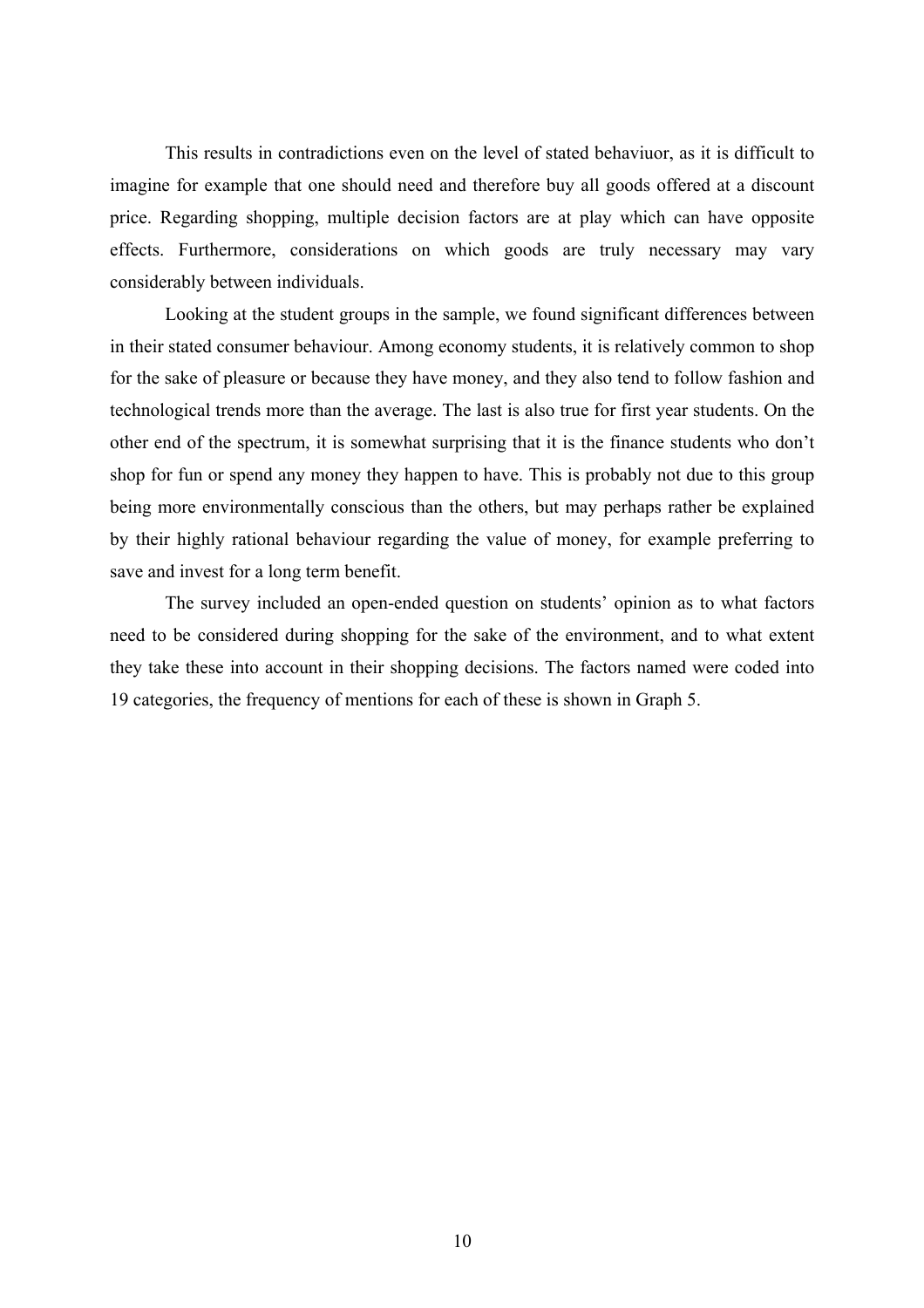

#### **Graph 5. Incidence of factors to be considered during shopping**

The factors mentioned most often were: the materials the product is composed of, the packaging, the product's recyclability, its origin, its polluting nature, and also minimising waste by choosing economy size packages. Looking at the level of environmental consciousness reflected in the closed-ended questions, we would have expected the factors to be mentioned much more frequently (for example the actual need for the product in question) – thus the gaps in environmentally conscious behaviour became fairly evident with this question.

The factors mentioned are also at least sometimes taken into account in practice (the end points of the scale were 1: I never take it into account and 4: I always take it into account); of the factors named frequently, those taken into account the most often are the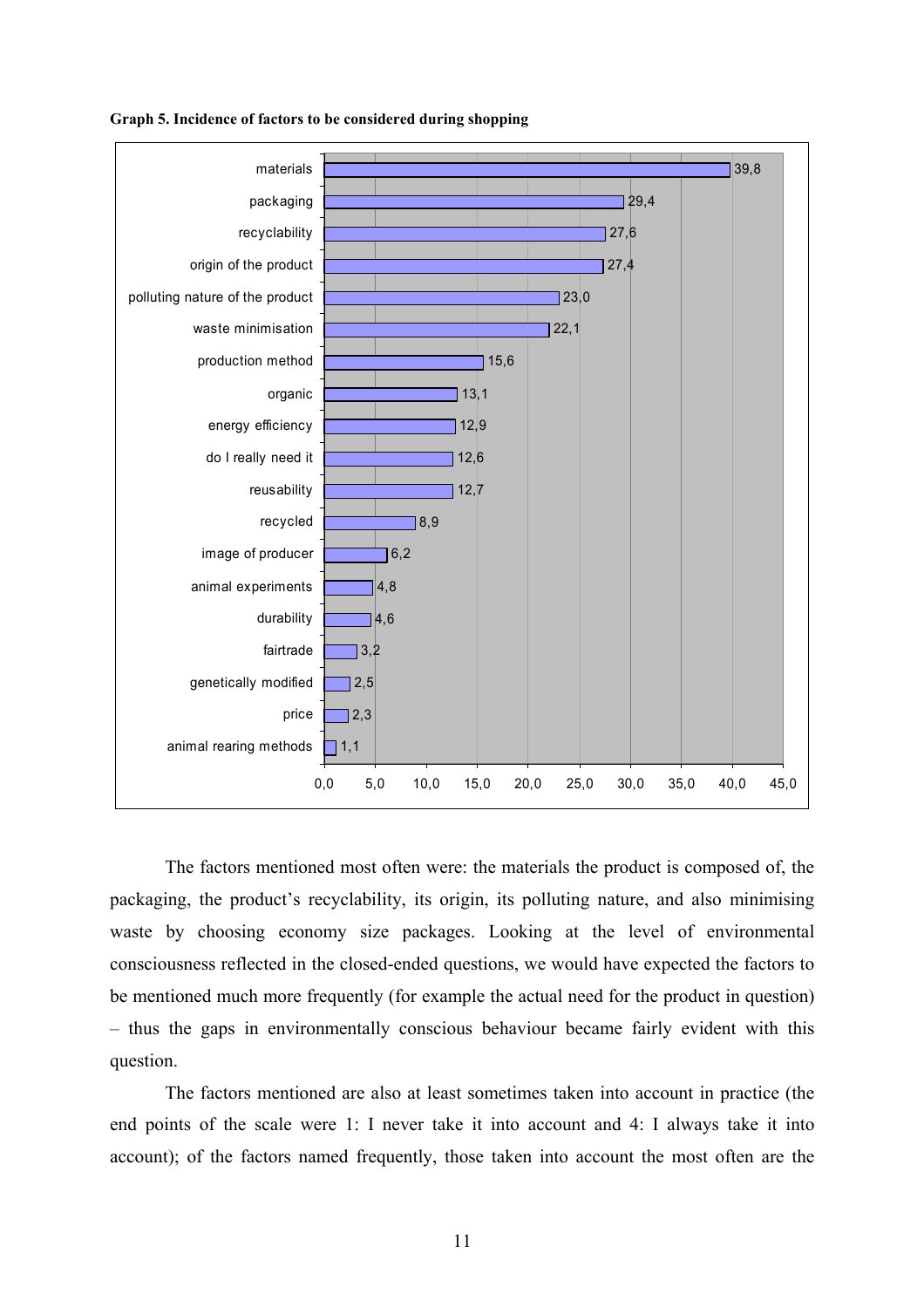materials, origin and polluting nature of the product, and waste minimisation by buying larger units (see Graph 6). Here, it is interesting to observe that the majority of students, while naming environmental considerations, does not actually take these into account often enough. Thus, consciousness on the level of knowledge does not translate sufficiently into action. However, responses seem far more honest in case of this question than when respondents are only required to make general statements about their environmental conscoiusness or consumer behaviour.

In some cases we could also observe consistent behaviour, as with those students who named aspects of durability, necessity, recyclability and genetic modifications and almost always consider these in their shopping decisions (see Graph 6).



**Graph 6. Actual consideration of factors when shopping (amongst those who mentioned them)** 

It might be interesting to look at what factors prevent students from shopping more than they currently do (the scale is on 6 levels from 1), as this provides some indication of how their consumer behaviour might change if these barriers are removed – this time in the direction of higher consumption. The factor reaching the highest average (4,6) is the lack of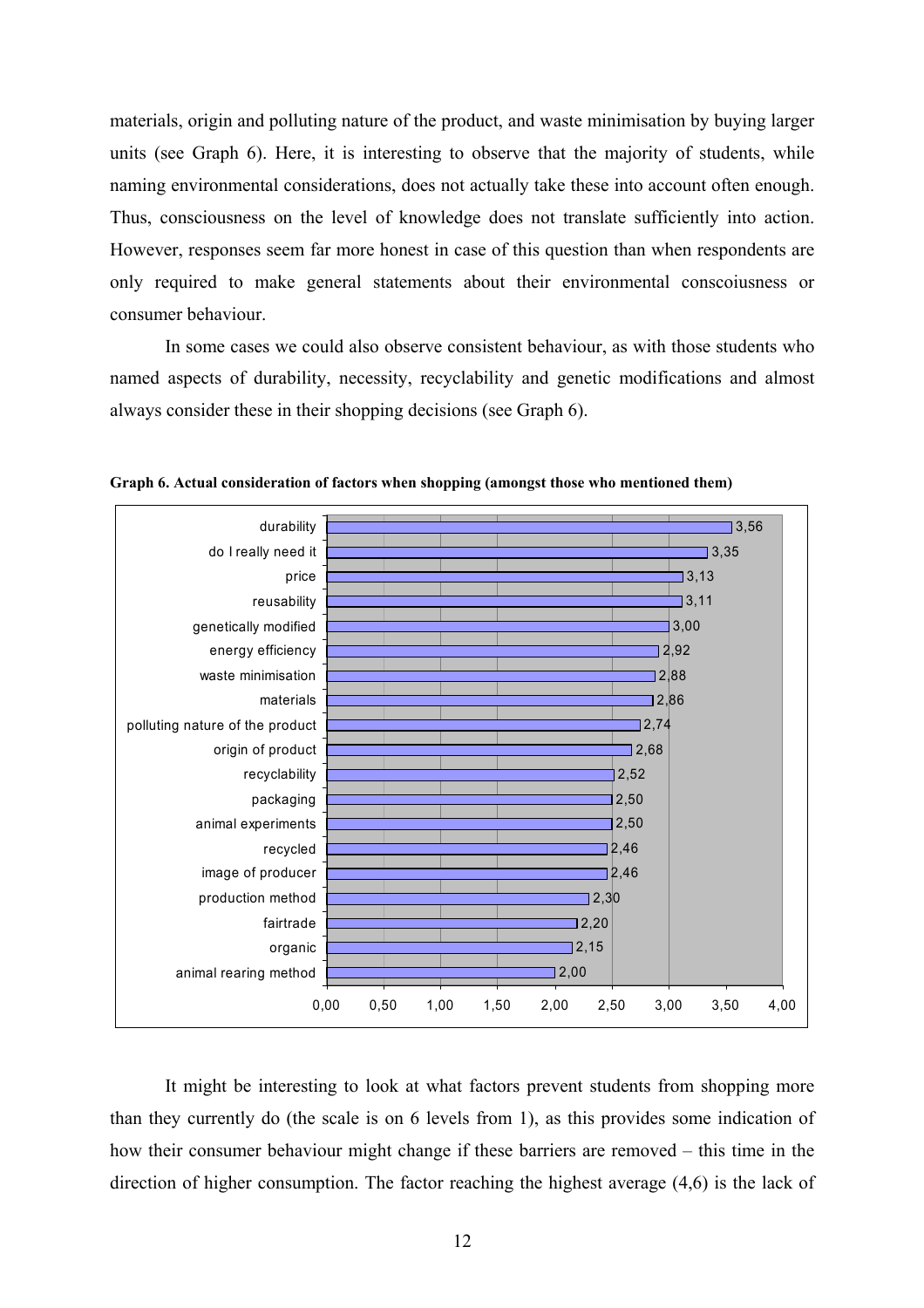money, which is not very favourable form the point of view of sustainability, since it means that students would gladly be consuming much more if they posessed the means. In second place is the lack of time (4,2), which can also strengthen the above mentioned tendency, although it is not necessarily likely that one would have more time for shopping next to work and family than as a university student. Giving ground for some optimism is the fact that possessing everything they need is also a hindering factor for many respondents (3,9). On the other hand, environmental considerations and dislike for shopping are of marginal importance. (Graph 7.)



**Graph 7. Barriers to higher consumption** 

We examined what factors influence students when choosing between products or services. We enquired about the role of price, quality, environmental protection, convenience/accessibility and fashion (the distribution of responses is shown in Graph 8, raning from 1: not at all important to 6: extremely important). Interestingly, quality (average: 5,14) proved more important than price (4,95) – these are followed in order of importance by convenience and accessibility (4,20), fashion (3,53) and, lastly environmental protection  $(3,26)$ .

Regarding fashion and environmental protection, we found significant differences in the results between various student groups. Fashion is most important for students of the economic faculty (3,81), and least for graduate level environmental students (3,01).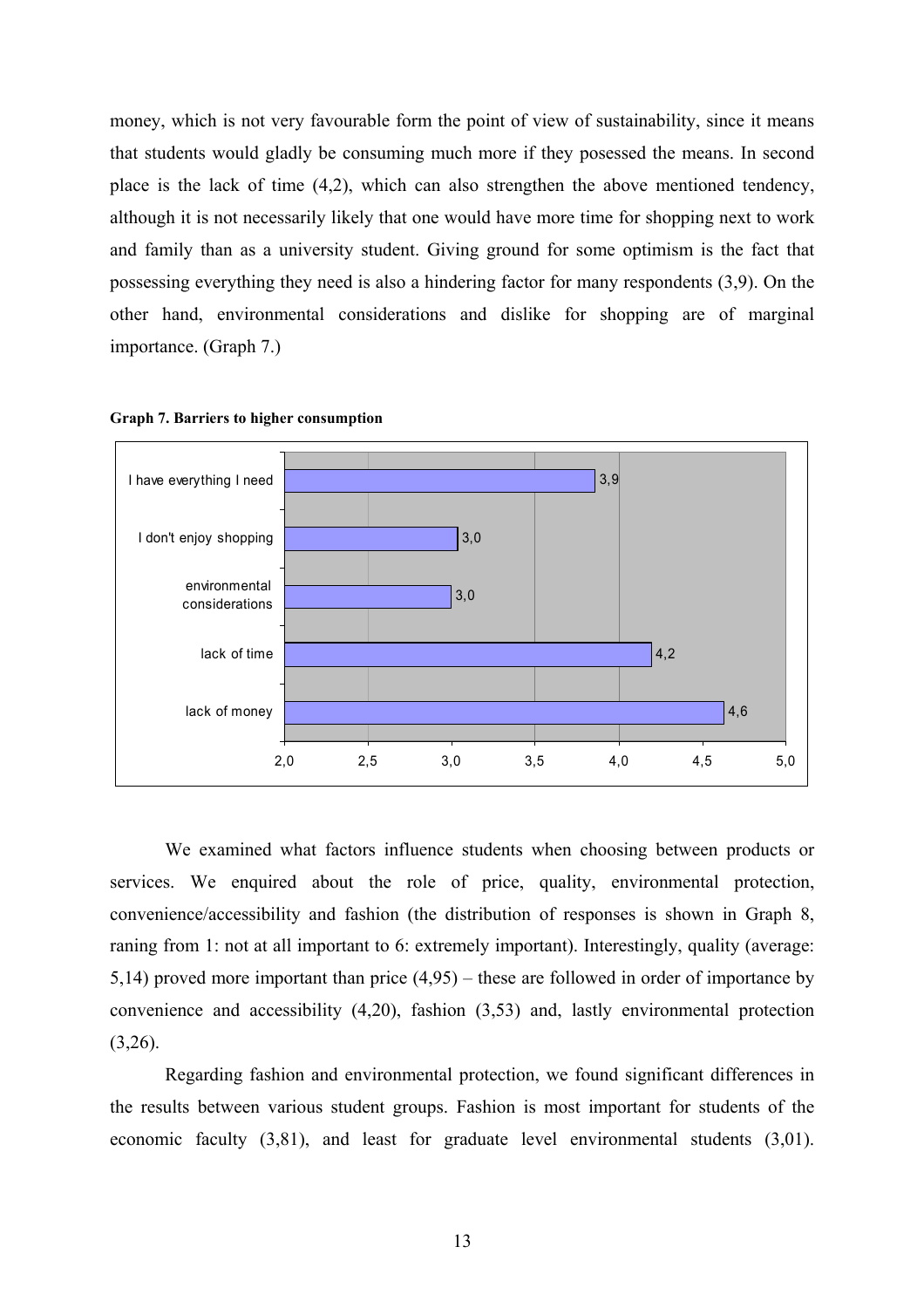Environmental protection is, as expected, most prominent for graduate level environmental students (3,73) and least for graduate level finance students (2,70).



**Graph 8. The role of various factors in shopping decisions** 

One product that most young people today own, and which we assume they like to change frequently is the mobile phone. Therefore, questions were included about the frequency of changing their device and the reason for the last change. Suprisingly, most students reported to buy a new mobile phone less than once every two years, which can be considered acceptable since mobile service operators also draw contracts for this period (this also corresponds to the physical and pshychological obsolescence of the product). Futhermore, 64% reported to have bought a new device only because the last one was no longer functioning properly and 18% because it was was lost/stolen. 20% indicated favourable terms or definately wanting to buy a new model as the reason for the purchase. This latter group are those who can be fairly easily convinced via marketing methods about the ", necessity" of changing their mobile phone.

## **Characterisation of behaviour patterns by factor and cluster analysis**

For in-depth analysis of the activities connected to an environmentally conscious lifestyle, first, a factor analysis was conducted, using the closed-ended questions on the subject. Several attempts were made at the inclusion of variables in order to arrive at a solution where the factors explain at least 60% of the original variance and have a meaningful content, and the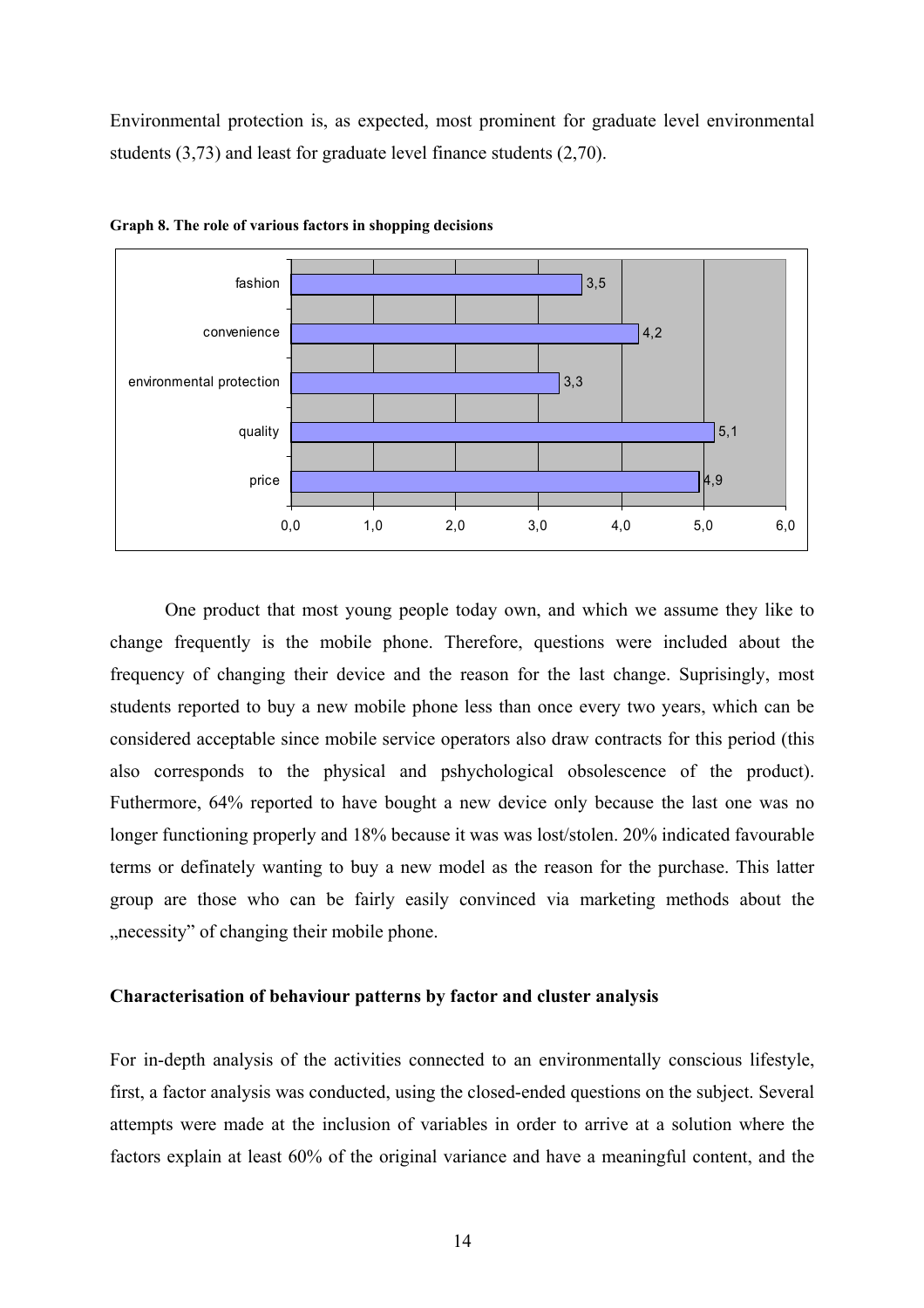KMO and Bartlett's test values are satisfactory. Finally, the variables involved could be grouped into seven factors<sup>1</sup> – the weights given to the variables in each factor can be seen in the rotated component matrix (Table 1.). Based on their content, the factors were named as follows:

- 1. hedonistic consumer behaviour
- 2. environmental activist behaviour
- 3. increasing envrionmental knowledge
- 4. buying sporting equipment and electronic devices
- 5. supporting environmental NGOs
- 6. good housekeeping practices

1

7. not keeping electronic devices on stand-by

The factor *hedonistic consumer behaviour* includes habits related to the consumer society such as shopping for the sake of pleasure, frequent buying of clothes and accessories, keeping up with fashion/technological trends, excessive spending, difficulty to resist discounts and not only buying necessary things (as indicated by the negative sign). The factor *environmental activist behaviour* signifies specific community activities (eg. collecting litter), participation in environmental demonstrations and performing volunteer work for environmental NGOs. *Increasing environmental knowledge* comprises activites such as reading books, journals or internet sites related to environmental protection or attending conferences on the topic. The factor *buying sporting equipment and electronic devices* contains precisely these activities. *Supporting environmental NGOs* means membership in and financial support of such organisations. *Good housekeeping practices* is composed of turning off the lights and the computer, but despite all efforts, not keeping electronic devices on stand-by constitutes a separate factor.

<sup>&</sup>lt;sup>1</sup>The analysis was conducted by SPSS using principle component analysis with Varimax rotation. The result was obtained in 6 iterations. The KMO value is 0.75, the result of the Bartlett test is 1639. 492, the variance explained is 62,56%. The eigenvalue of the  $7<sup>th</sup>$  factor is just below 1, but its inclusion increases variance explained by almost 5%.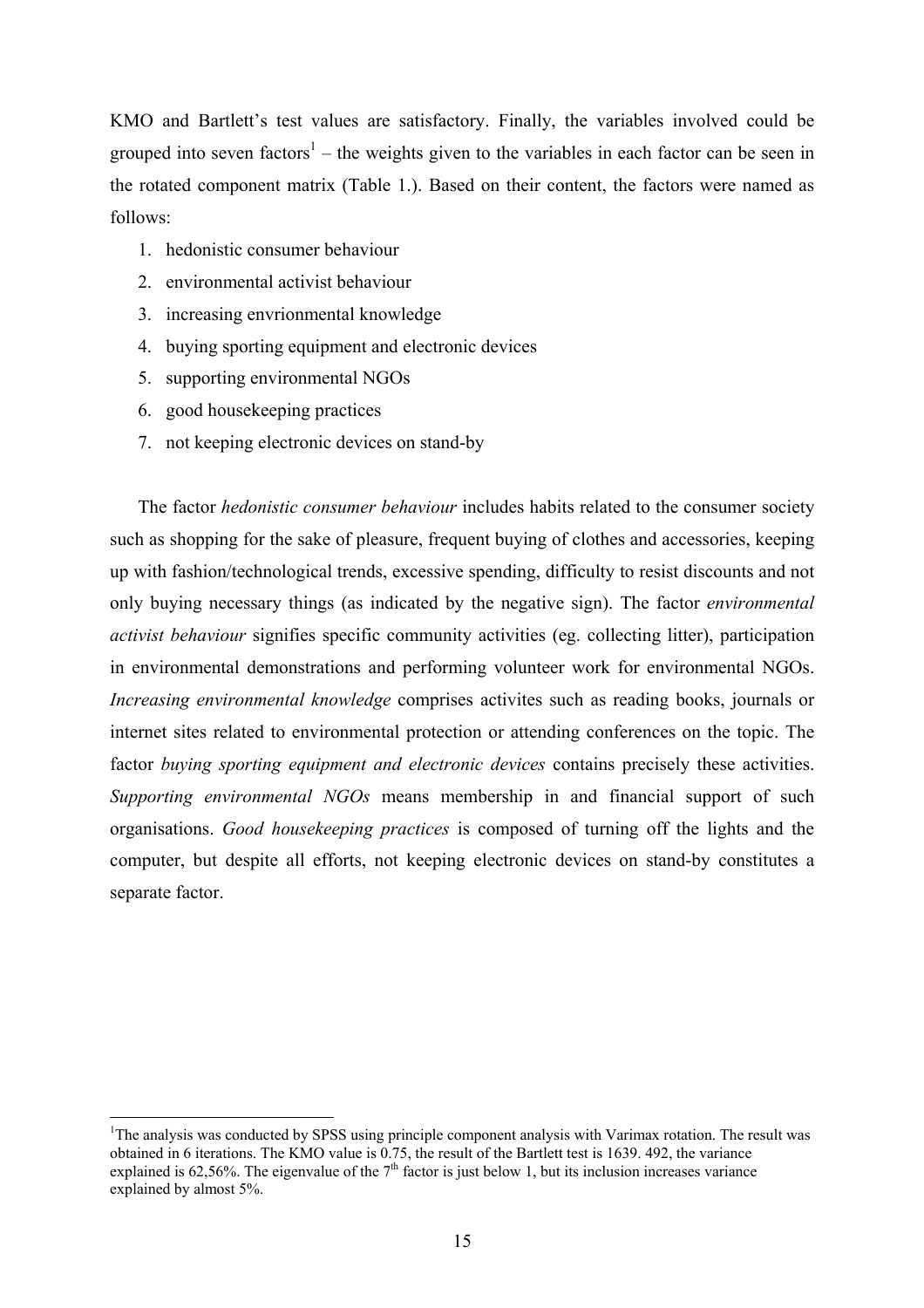## **Table 1. Rotated component matrix**

| <b>Factors</b><br><b>Variables</b>                                                          | 1: hedonistic<br>consumer<br>behaviour | 2: environmental<br>activist behaviour | 3: increasing<br>knowledge | 4: buying sporting<br>equipments and<br>electronic devices | 5: supporting<br>environmental<br><b>NGOs</b> | 6: good<br>housekeeping<br>practices | 7: not keeping<br>devices on stand-<br>by |
|---------------------------------------------------------------------------------------------|----------------------------------------|----------------------------------------|----------------------------|------------------------------------------------------------|-----------------------------------------------|--------------------------------------|-------------------------------------------|
| Shopping for the sake of pleasure                                                           | 0,740                                  | $-0,040$                               | 0,038                      | $-0,136$                                                   | 0,135                                         | $-0,243$                             | 0,009                                     |
| Frequency of buying clothes and accessories<br>compared to other university students        | 0,717                                  | 0,061                                  | $-0,109$                   | 0,232                                                      | 0,011                                         | 0,048                                | 0,231                                     |
| Keeping up with fashion/technological trends                                                | 0,698                                  | $-0,013$                               | $-0,016$                   | 0,360                                                      | $-0,094$                                      | 0,006                                | 0,102                                     |
| Buying something when having money                                                          | 0,666                                  | $-0,114$                               | 0,065                      | $-0,083$                                                   | 0,044                                         | $-0,186$                             | $-0,223$                                  |
| Difficulty to resist discounts                                                              | 0,660                                  | $-0,012$                               | $-0,068$                   | $-0.196$                                                   | $-0,012$                                      | 0,111                                | $-0,088$                                  |
| Frequency of buying cosmetics compared to other<br>university students                      | 0,651                                  | 0,005                                  | $-0,043$                   | 0,151                                                      | $-0,052$                                      | 0,254                                | 0.057                                     |
| Buying things only if needed                                                                | $-0,648$                               | 0,127                                  | $-0,018$                   | 0,106                                                      | $-0,060$                                      | 0,228                                | 0.083                                     |
| Environmental activities (eg. collecting litter)                                            | $-0,067$                               | 0,798                                  | $-0,082$                   | $-0,031$                                                   | 0,065                                         | $-0,027$                             | 0,055                                     |
| Participation in environmental demonstrations                                               | $-0,059$                               | 0,798                                  | 0,145                      | 0,042                                                      | 0,146                                         | $-0,013$                             | 0,013                                     |
| Volunteer work for environmental NGOs                                                       | $-0.029$                               | 0,681                                  | 0,249                      | $-0.037$                                                   | 0.104                                         | 0.019                                | -0.109                                    |
| Browsing the internet on environmental issues                                               | $-0,118$                               | 0,057                                  | 0,801                      | 0,073                                                      | $-0,016$                                      | 0,007                                | 0,042                                     |
| Reading books/articles on environmental issues                                              | 0,083                                  | 0,140                                  | 0,767                      | 0,023                                                      | $-0,026$                                      | 0,072                                | 0,010                                     |
| Participation in conferences on environmental<br>issues                                     | $-0,043$                               | 0,062                                  | 0,639                      | $-0,122$                                                   | 0,295                                         | 0,077                                | 0,076                                     |
| Frequency<br>of<br>buying<br>sporting<br>equipment<br>compared to other university students | $-0,065$                               | $-0.005$                               | $-0,024$                   | 0,802                                                      | 0,049                                         | $-0,005$                             | 0.004                                     |
| Frequency of buying electronic devices compared<br>to other university students             | 0,070                                  | $-0,020$                               | 0,030                      | 0,776                                                      | $-0,013$                                      | $-0,145$                             | $-0,094$                                  |
| Member of environmental NGO                                                                 | 0.032                                  | 0,171                                  | $-0.016$                   | $-0.061$                                                   | 0,816                                         | $-0,052$                             | 0.032                                     |
| Financial supporter of environmental NGO                                                    | 0,043                                  | 0,123                                  | 0,173                      | 0,113                                                      | 0,773                                         | 0,128                                | $-0,035$                                  |
| Turning off the computer when not in use                                                    | 0,001                                  | 0,028                                  | 0,137                      | $-0,185$                                                   | $-0,028$                                      | 0,765                                | $-0,005$                                  |
| Turning off the lights when leaving the room                                                | $-0.104$                               | $-0,055$                               | 0,013                      | 0,009                                                      | 0,098                                         | 0,757                                | 0,019                                     |
| Not keeping electronic devices on stand-by                                                  | $-0,019$                               | $-0,036$                               | 0,118                      | $-0,092$                                                   | 0,007                                         | 0,011                                | 0,933                                     |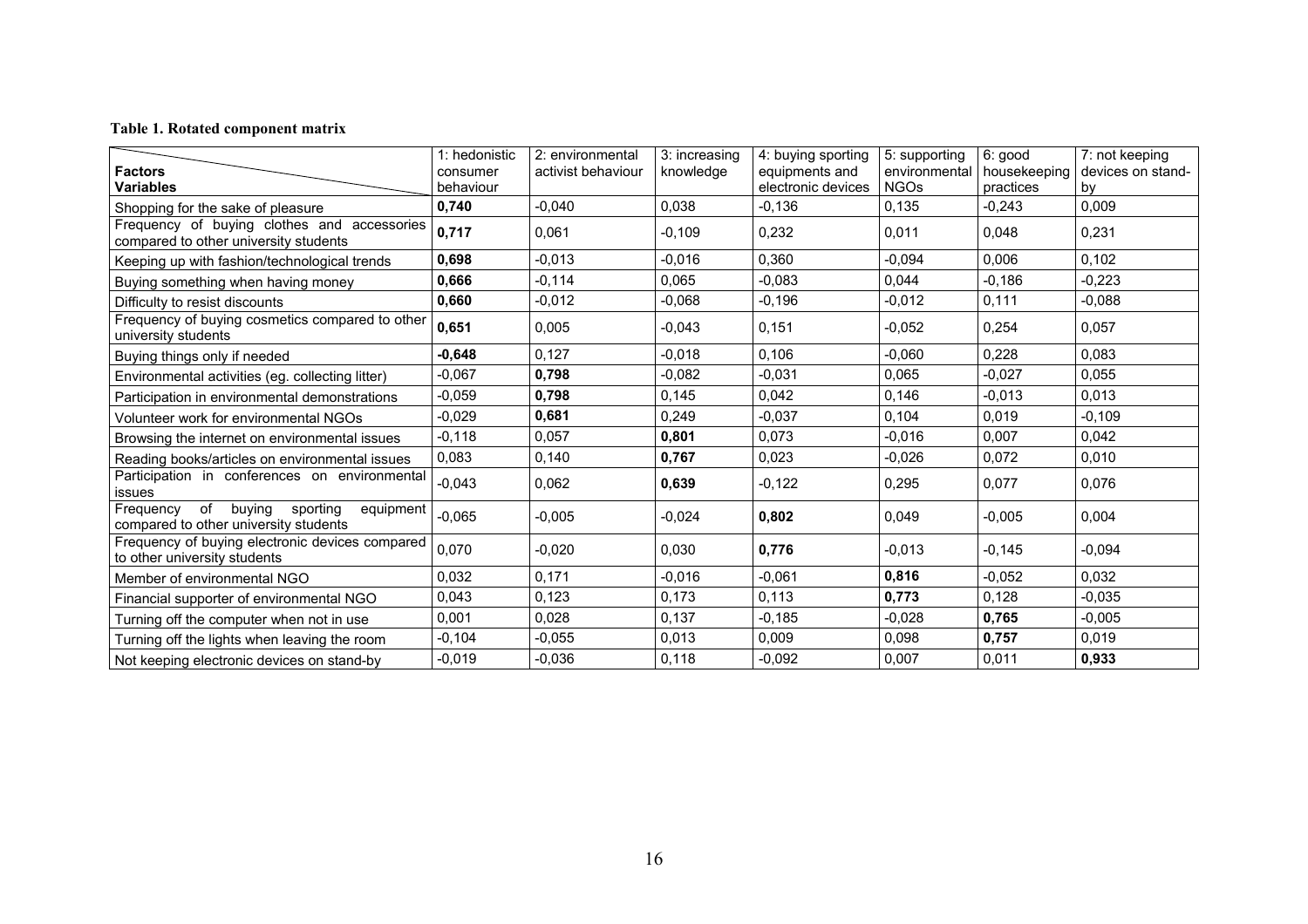The factors identified – with the exception of perhaps the last two factors – contain easily distinguishable patterns of behaviour, providing a good basis for deviding respondents into distinct groups via cluster analysis. This compression of data naturally results in loss of information, however, performing the cluster analysis using too many variables would have rendered the analsys far too complicated. In the experimental phase mainly hierarchical clustering methods were used (ex. between groups linkage and Ward method). We considered various solutions (with 3, 4 and 5 clusters) in order to find one where all factors used as grouping variables are significant, and the clusters obtained are distinct and allow suitable interpretation. A solution with 6 clusters was finally chosen, containing 398 respondents in total.

The result of the cluster analysis perfomed by the Ward method can be best seen in the Means table (Table 2.), showing the number of respondents assigned to each cluster, the averages of the factors used in the analysis for each cluster as well as the standard deviations within the clusters. It is central to the "goodness" of the analysis that each cluster should contain a suitable number of respondents. The solution described fulfills this requirement, as the clusters contain 114, 125, 43, 13, 18 and 85 respondents respectively. Another important requirement is that the standard deviations should be relatively small. This is the least true in case of cluster 4, but is still tolerable.

The averages of the factors as variables and their sign indicate the strength and direcion with which each factor is present in each cluster. The ANOVA table shows that all factors included in the analysis are significant.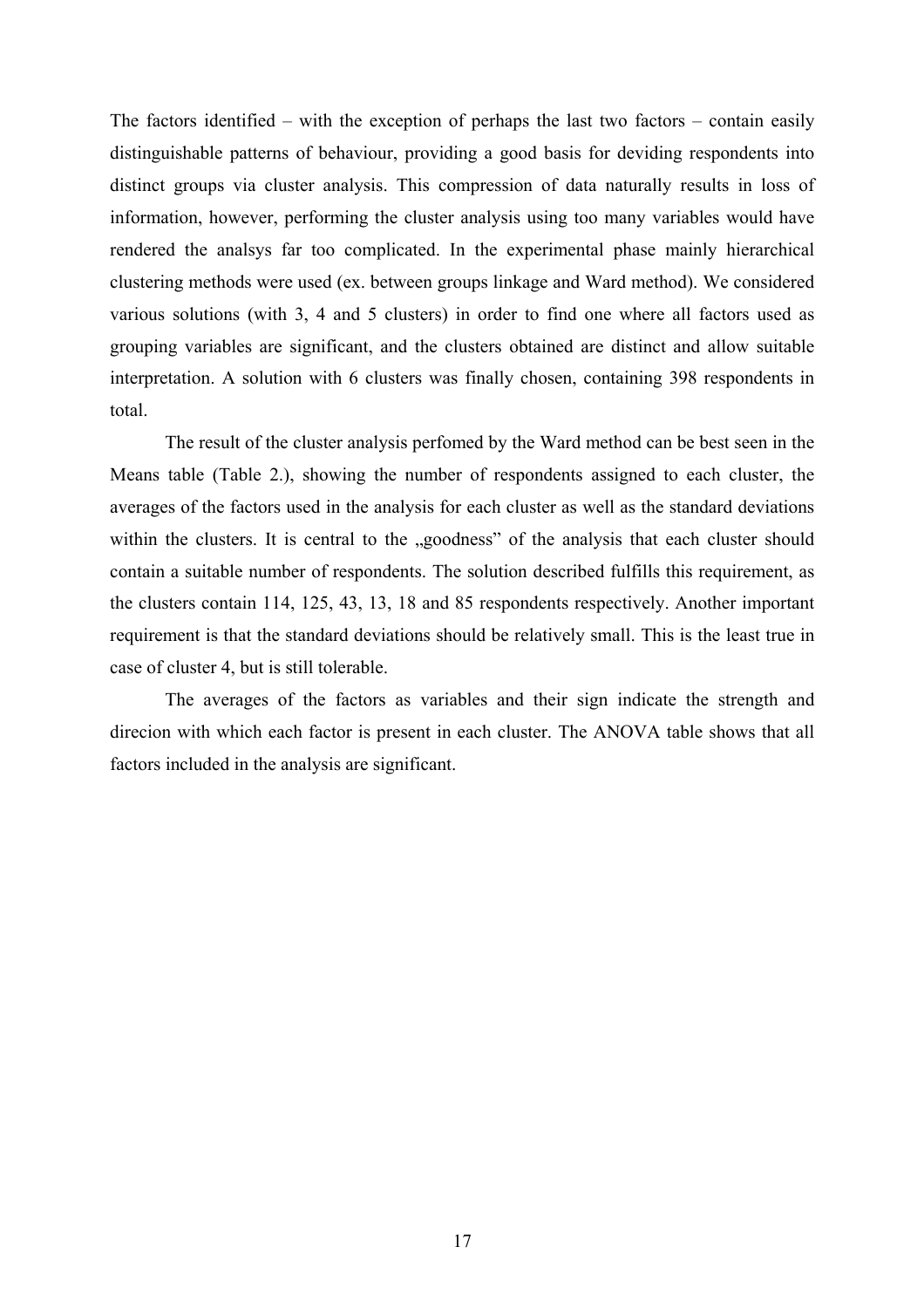|  | Table 2: Means table of cluster analysis using hierarchical Ward method with the factors as variables |
|--|-------------------------------------------------------------------------------------------------------|
|  |                                                                                                       |

|                                        |           |              |               |               | <b>Buying</b>              |               |              |               |
|----------------------------------------|-----------|--------------|---------------|---------------|----------------------------|---------------|--------------|---------------|
|                                        |           | hedonistic   | Environmental | Increasing    | sporting<br>equipment $\&$ | Supporting    | Good         | Not keeping   |
|                                        |           | consumer     | activist      | environmental | electronic                 | environmental | housekkeping | devices<br>on |
| Best 6 clusters (excluding 8 outliers) |           | behaviour    | behaviour     | knowledge     | devices                    | <b>NGOs</b>   | practices    | stand-by      |
| Knowledge oriented modest students     | Mean      | $-0,7845690$ | $-.03549947$  | 0,4297666     | $-0,2576294$               | 0,3420230     | 0,1096010    | $-0,0972340$  |
|                                        | N         | 114          | 114           | 114           | 114                        | 114           | 114          | 114           |
|                                        | Std. Dev. | 0,57972619   | 0,49397595    | 1,19489097    | 0,81083465                 | 0,48629654    | 0,70279140   | 0,42190348    |
| Consumption oriented students          | Mean      | 0,7594560    | $-0,2545159$  | $-0,3298868$  | $-0,3260630$               | ,4423679      | $-0,1681498$ | 0,0776721     |
|                                        | N         | 125          | 125           | 125           | 125                        | 125           | 125          | 125           |
|                                        | Std. Dev. | 0,71642065   | 0,47723648    | 0,75984241    | 0,80406972                 | 0,64209903    | 0,42129302   | 0,48314178    |
| Indifferent students                   | Mean      | 0,0340342    | $-0,0912573$  | 0,0516009     | $-0,6649761$               | $-1,6083701$  | $-0,2563829$ | 0,0894377     |
|                                        | N         | 43           | 43            | 43            | 43                         | 43            | 43           | 43            |
|                                        | Std. Dev. | 1,08863681   | 0,88992338    | 0,66409486    | 0,57959842                 | 1,10776344    | 0,35031846   | 0,43199757    |
| Inconsistent environmental activists   | Mean      | 0,2909816    | 1,8758927     | 0,6006436     | 00,3495834                 | 0,1656323     | $-0,6044819$ | $-3,3974076$  |
|                                        | N         | 13           | 13            | 13            | 13                         | 13            | 13           | 13            |
|                                        | Std. Dev. | 0,81304285   | 0,67380533    | 1,30504655    | 0,80390224                 | 1,20433981    | 0,72396274   | 0,34477061    |
| Consistent environmental activists     | Mean      | $-0,5775493$ | 2,9878593     | $-0,2556305$  | $-0,2773204$               | 0,2203453     | $-0,4150384$ | 1,3558743     |
|                                        | N         | 18           | 18            | 18            | 18                         | 18            | 18           | 18            |
|                                        | Std. Dev. | 0,70016510   | 0,63377948    | 1,16565790    | 0.96989284                 | 0,44609562    | 0,50701109   | 2,78586128    |
| Sports and electronic device fans      | Mean      | $-0,0134949$ | $-0,1456462$  | $-0,1291012$  | 1,1972761                  | $-0,3297009$  | $-0,1318013$ | 0,1615021     |
|                                        | N         | 85           | 85            | 85            | 85                         | 85            | 85           | 85            |
|                                        | Std. Dev. | 0,96801956   | 0,61829801    | 0,73943846    | 0.69628409                 | 0,93373030    | 0,47223379   | 0,45936606    |
| Total                                  | Mean      | $-0,0020241$ | $-0,0261804$  | 0,0055522     | 0,0065319                  | 0,0080944     | $-0,1157807$ | $-0,0089516$  |
|                                        | N         | 398          | 398           | 398           | 398                        | 398           | 398          | 398           |
|                                        | Std. Dev. | 0,99850536   | 0,95787454    | 0,98216126    | 1,00089808                 | 0,98206378    | 0,55907791   | 0,99809585    |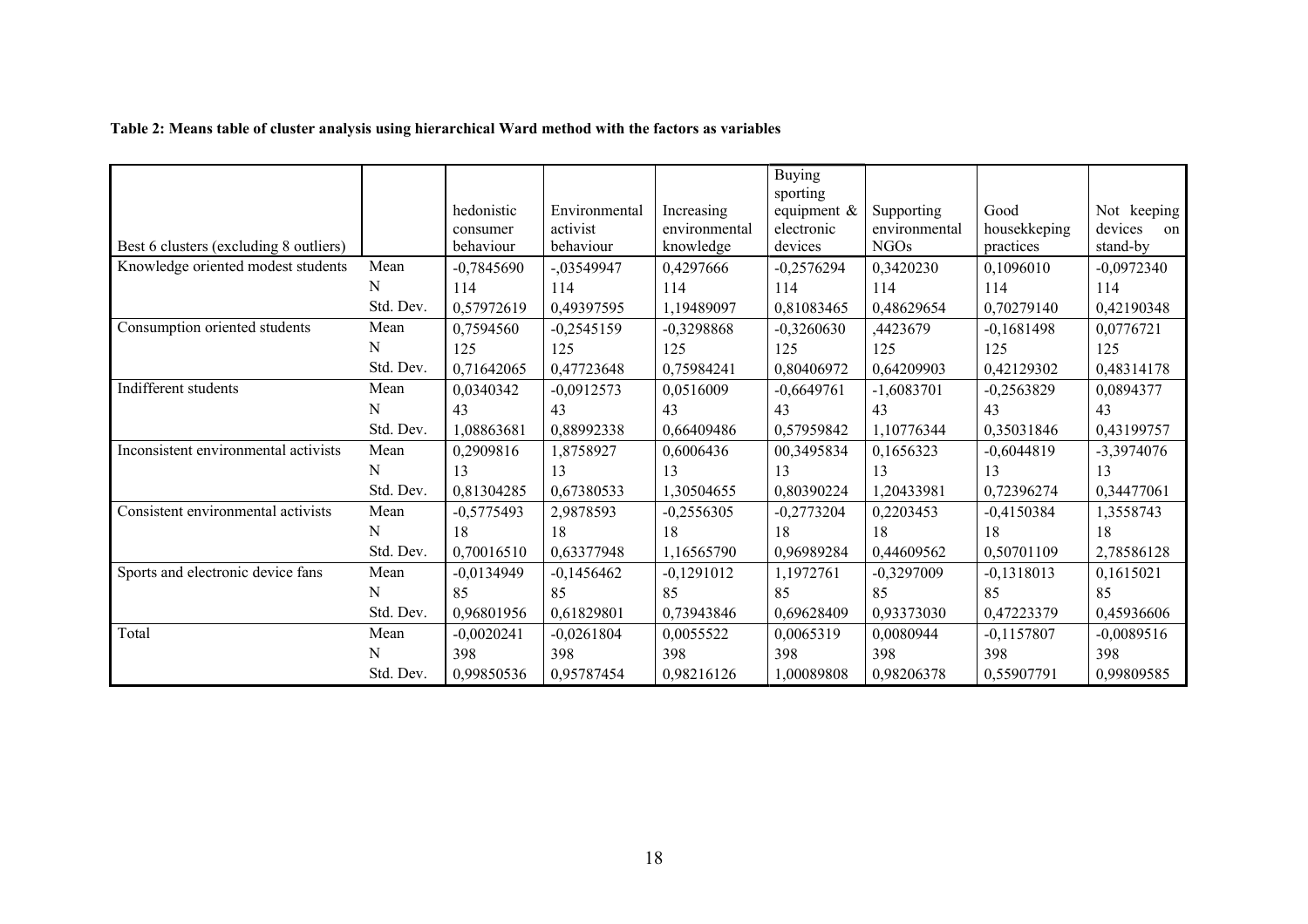Using the Means table (Table 2.) we grouped respondents in the following clusters:

Cluster 1: Knowledge oriented modest students (114)

Cluster 2: Consuption oriented students (125)

Cluster 3: Indifferent students (43)

Cluster 4: Inconsistent environmental activists (13)

Cluster 5: Consistent environmental activists (18)

Cluster 6: Sports and electronic device fans (85)

The proportion of students belonging to each cluster is shown in Graph 8.



**Graph 8. Proportion of students in each cluster** 

In the next step, the characteristics of each cluster were examined, as well as the clusters' relationship to the various student groups in the sample. Regarding the characterisation of the clusters, the focus is on the difference of the cluster averages from the sample average according to each factor. These relative proportions are more important than the distributions in themselves, as those result from the sample characteristics.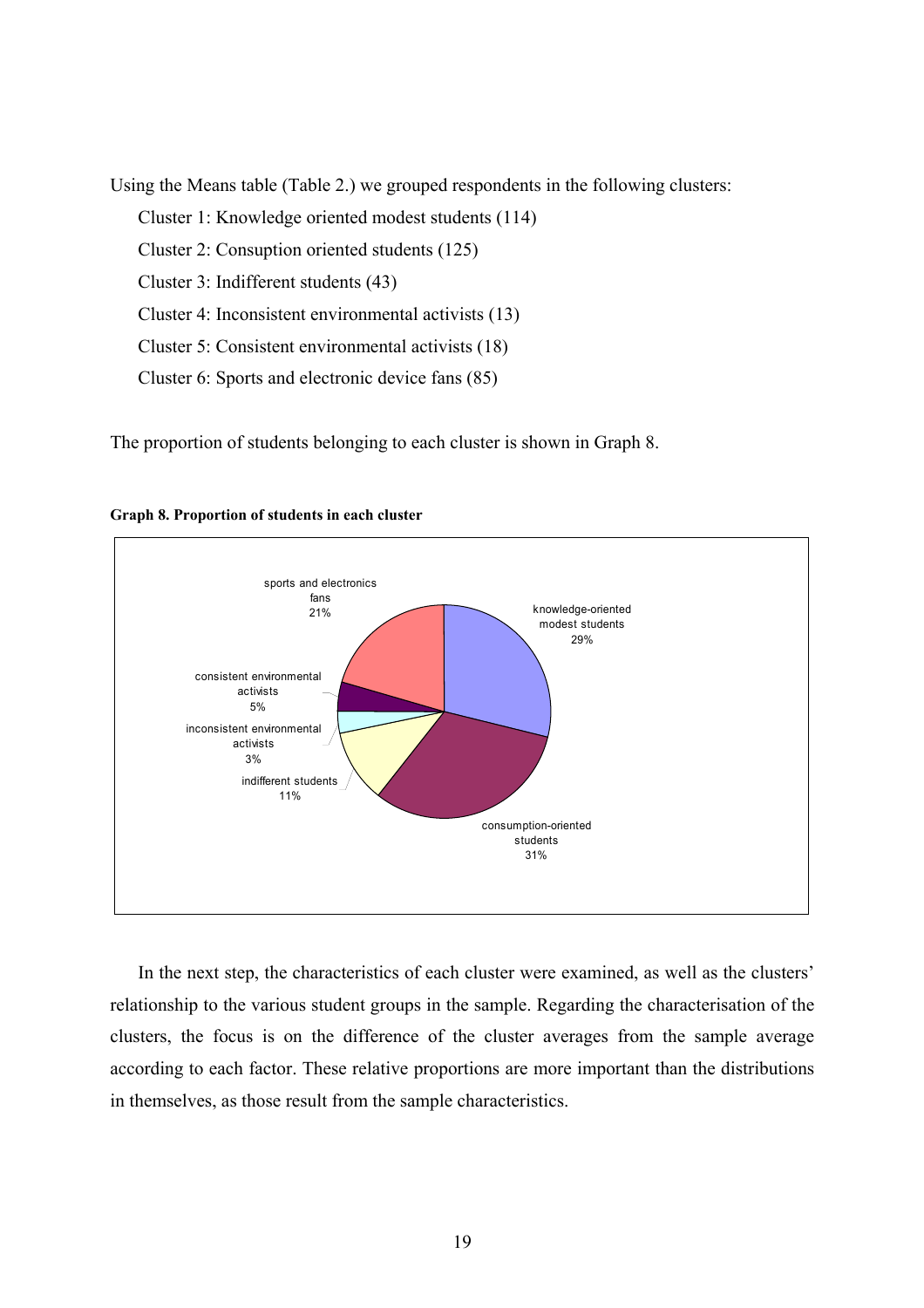#### *1. Knowledge-oriented modest students*

The most important characteristic of this group is that its members (114 students) read substantially more books and internet content related to environmental issues than the average, and they also like to attend conferences on this topic. They are often members or financial supporters of environmental NGOs. Good housekeeping practices are also present to a certain degree (however, they fall below the average when it comes to not leaving electronic devices on stand-by). On the other hand, all factors related to consuption have a negative sign, meaning that this group is not hedonistic and doesn't spend much on sports equipment and electronic devices. It is interesting that these students also avoind "showing off" their environmental orientation attending demonstrations or doing volunteer work for green NGOs.

Graduate level environmental students feature in this cluster twice as heavily as in the overall sample, 52% of them fall into this group. Undergraduate environmental students are also somewhat overrepresented. The two student groups who are underrepresented in this cluster are undergraduate management and economy students studying envrionmental economics.

### *2. Consumption-oriented students*

Although consumerist attitudes – presumably due to the self-reporting nature of the survey – are not highly characteristic for the overall sample, compared to the other clusters, these 125 students seem more consumption-oriented. This is primarily reflected in the frequent purchase of clothes, cosmetics and accessories, the pleasure in shopping and spending money, the attraction towards discounts and the following of fashion trends – however, not at all in the frequent purchase of sporting equipment and electronic devices. This group is apparently not engaged in environmental protection, whether it comes to the level of collecting information, activist behaviour or good housekeeping practices. However, some are members of environmental organisations or provide these with financial support. The latter could be explained (just like their hedonist consumer behaviour) by the relatively good financial situation that is characteristic for students in this cluster.

In the consumption-oriented cluster, all seven student groups are represented according to their presence in the overall sample, with slightly more undergraduate management students studying environmental economics. Contrary to expectations, the graduate finance students used as a controll group are slightly underrepresented. In this cluster, the proportion of female students is much higher (89% instead of 65%).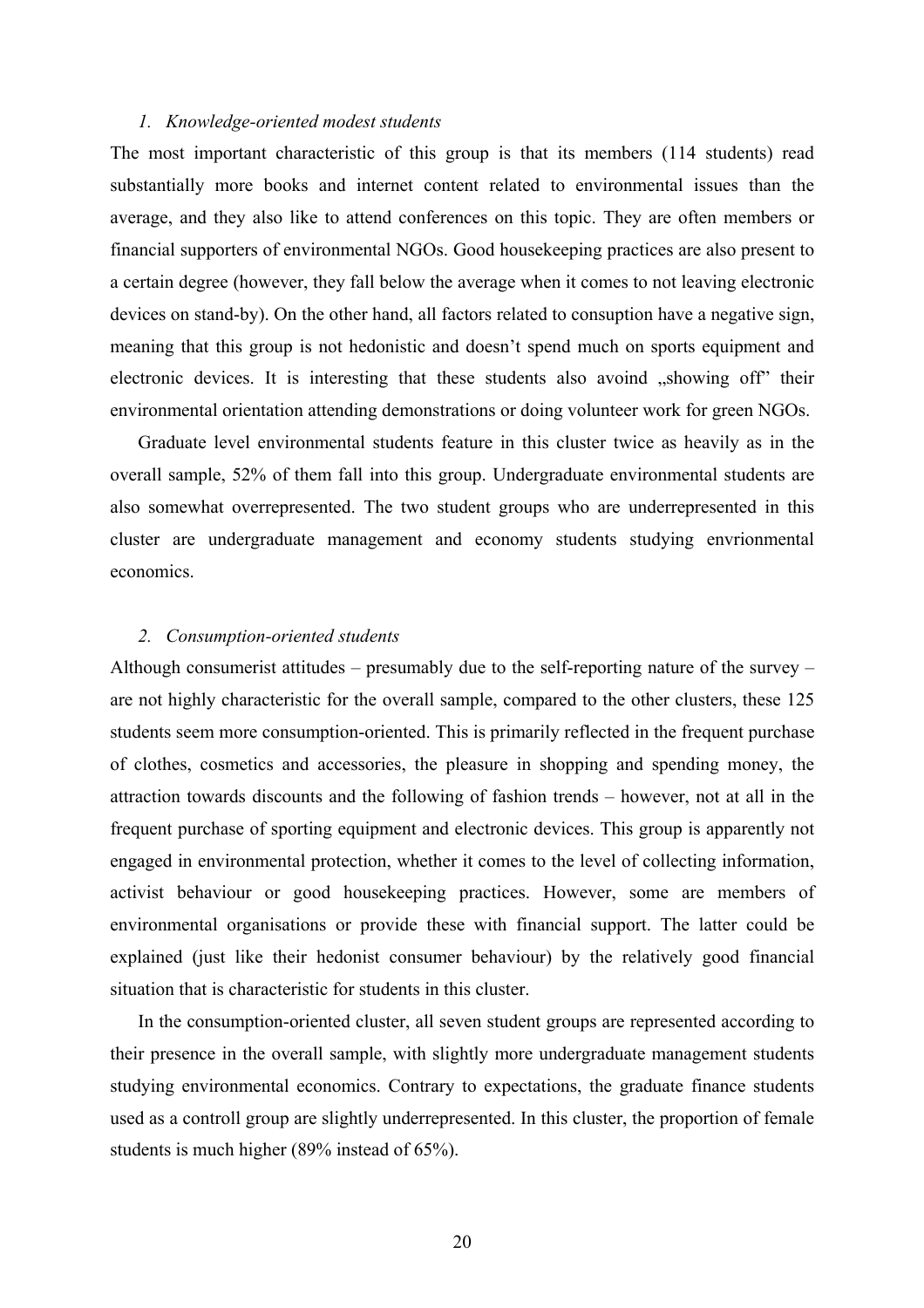## *3. Indifferent students*

43 respondents were assigned to the cluster of inndifferent students. They do not exceed the sample average on any of the factors (except, minimally, on not leaving electronic devices on stand-by). They do not support environmental organisations at all, but it is also characteristic that they do not buy sporting equipment or electronic devices. Thus, they can be considered indifferent regarding both the environment and consumerism.

The proportion of economy students in this group is more than double than in the overall sample, and first year "novice" students are underrepresented.

#### *4. Inconsistent environmental activists*

This is a relatively small group consisting of 13 respondents. They can be caracterised by active participation in environmental demonstrations, conferences, they are often members and financial supporters of environmental NGOs. They are interested in environmental protection, browsing the internet and reading books and journals on the topic. Regarding their consumer behaviour, they are also more active than the average, they like to shop for sporting equipment, electronic devices, clothes and cosmetics and follow fashion trends. They do not tend to practice good housekeeping mesures, leaving electronic equipment and lights turned on when not in use. This result indicates that various aspects of environmental consciousness do not always go hand in hand within individuals. Those who consume less are not necessary active in demonstrations and vice versa. Also, activist behaviour – especially financial assistance to environmental groups – often serves as a compensation for an environmentally unfriendly lifestyle.

It is contrary to expectations that graduate environmental students are not overrepresented in this cluster. Those who are, are the two control goups, the graduate finance students and the "novice" students. None of the economy stuents got assigned to this cluster. (These results have to be interpreted carefully as the cluster only includes 13 respondents.)

#### *5. Consistent environmental activists*

This is a group of 18 students who are mainly characterised by their above average participation in environmental demonstrations, membership and support of environmental NGOs and volunteer work. However, increasing their knowledge base does not seem to motivate them, which suppotrs the findings of Chawla (1998) that knowledge and information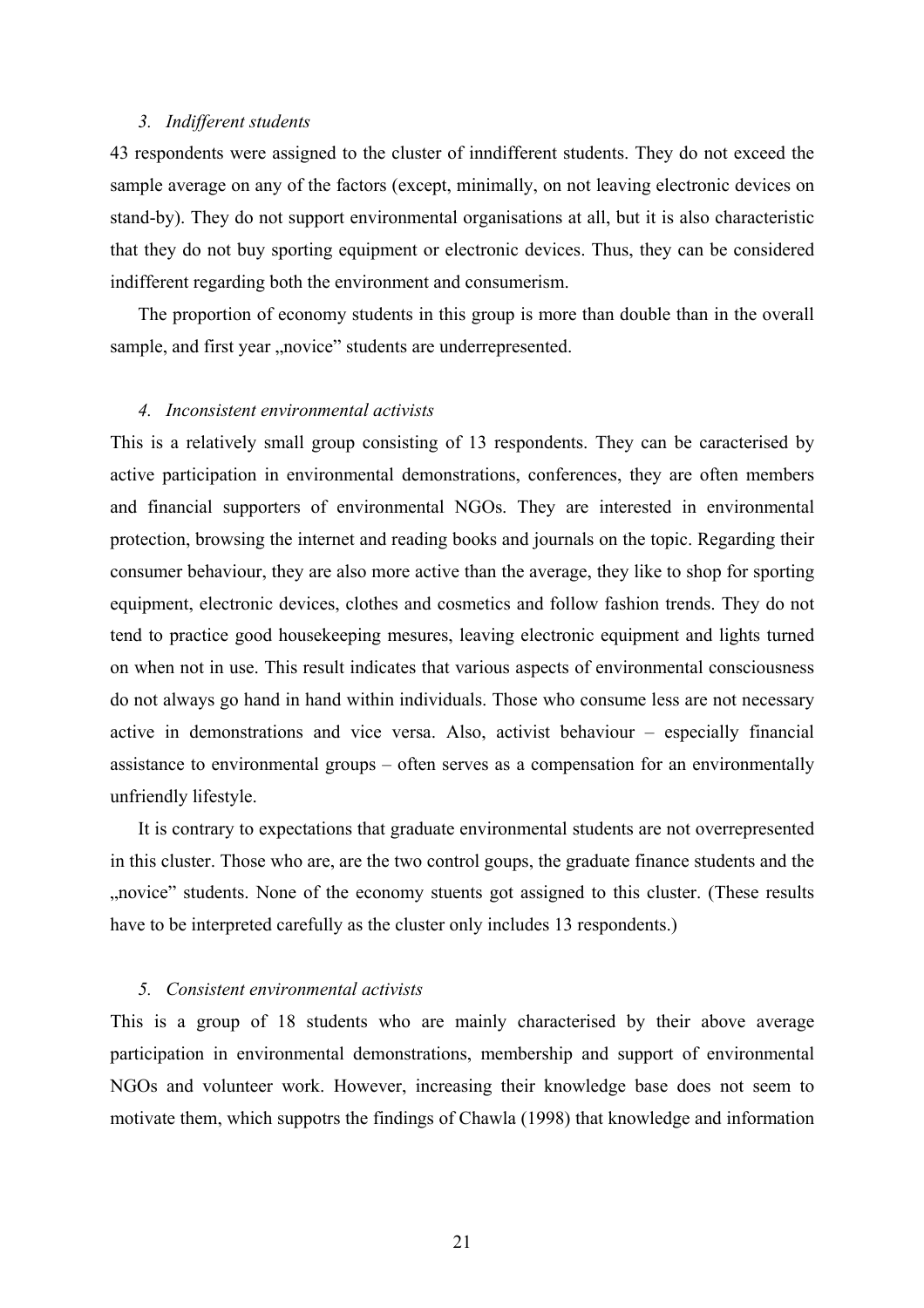is not among the strongest drivers for members of environmental organisations<sup>2</sup>. These students are not interested in consumption, they have the second lowest score on hedonistic behaviour, and also do not buy sporting equipment and electronic devices. In their everyday lives they are only active in not using the stand-by function of electronic devices but do not pay attention to turning off the lights and the computer.

Among the consistent environmental activists, graduate environmental students are overrepresented, as are, somewhat surprisingly, the graduate students studying environmental management – it may be that they, although they did not choose an environmental specialisation, are nevertheless interested in these issues. The proportions of the two control groups are, as expected, only half of those in the overall sample.

#### *6. Sports and electronic device fans*

The members of this group (85 students), as is indicated by the name, buy sporting equipment and electronic devices far more often than their peers, while their consumer behaviour regarding other aspects, such as shopping for the sake of pleasure, following fashion trends and buying clothes and cosmetics can be considered average or even slightly more modest. They are not at all interested in environmental issues or activism, they do not read on the subject, attend demonstrations or support environmental groups.

Regarding the student groups, we can find far more undergraduate management students studying environmental economics here, and less of those specialising the environmental field. Other groups are generally present in average proportions. Looking at the gender distribution, the high share of male respondents in this cluster is apparent (while in the overall sample, the female:male ratio is 2:1, in this group it is 1:2).

## **Limitations**

 $\overline{a}$ 

As in questionnaire-based surveys, self-reporting bias is observable in case of attitude questions and closed-ended questions inquiring about environmentally aware consumer behaviour. However, this means that detected gaps in reported and experienced behaviour of students are in reality even larger, making these inconsistencies even more urgent to address

 $2$  According to Chawla (1998), the environmental orientation of professional environmental activists is mainly based on childhood experiences in nature, environmental values of the family, the influence of environmental organisations, role models (friends, teachers) and education-formation (in decreasing order of importance). This means that the knowledge increasing role played by formal education, although relevant, is not as important as the shaping of attitudes.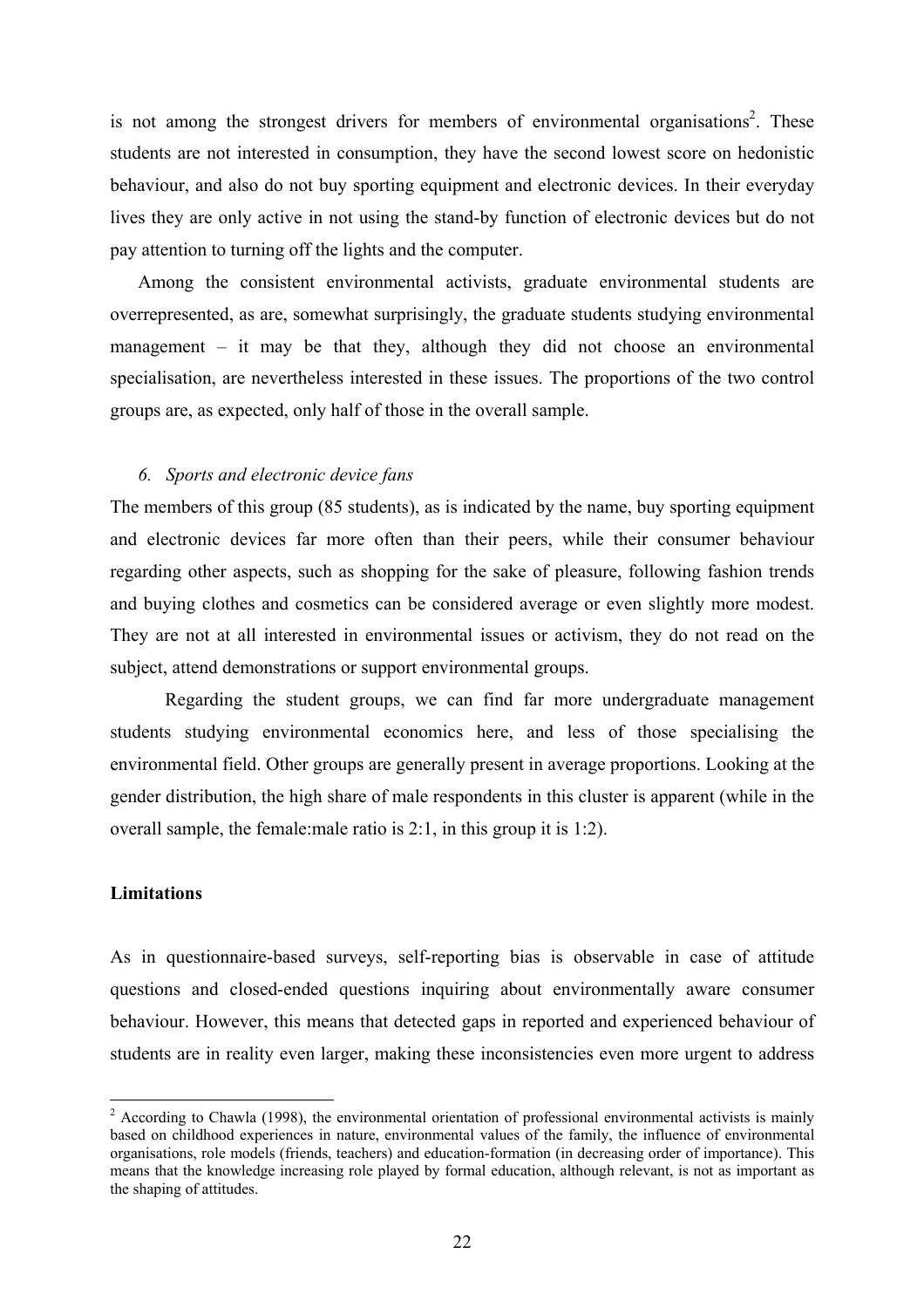when designing policy and programs for sustainable consumption and effective environmental education.

The research does not cover a longer time horizon, therefore lifestyle changes and longer-term impacts of environmental education on consumption patterns of students can be measured only based on repeated surveys or with the help of other research methodology.

## **Conclusions and further research needs**

The main goal of our research was to examine the consumer behavior of students of the Corvinus University of Budapest: the sustainability of their consumption patterns, the degree to which they take environmental considerations into account in their consumption decisions and how consistent they are regarding their stated attitudes and actual behaviour. The results show a highly mixed picture.

Sensitivity toward environmental issues does not always go hand in hand with modest, carefully considered, waste-minimising – thus sustainable – consumption. Environmental consciousness appears quite selectively, in some cases through moderate consumption, in others through activist behaviour, but rarely covers all aspects of life. Compensating behaviour is widespread, when individuals balance certain unsustainable habits by other proenvironmental activiy. At the same time, it can be observed that an attraction to certain products does not always mean overall hedonistic behaviour with high consumption in all categories. There are a lot of young people who do not differ from the average in any dimension: their consumption is not excessive but their concern for environmental issues is also limited.

Identifying and characterising distinct groups is important in order to be able to find the most effective education tools suitable for promoting students' environmental knowledge, values and attitudes, and also for pushing their lifestyle and consumption patterns in a more environmentally friendly, consistent, sustainable direction. We assume that providing the knowledge-oriented group with the relevant practical guidance could help to transfer their knowledge into day-to-day action. For the goups living according to the norms of the consumer society, supplying attractive environmentally friendly alternatives (products and services) that require minimum sacrifice could provide a solution – this also applies to those who are only interested in certain categories of goods. In case of the inconsistent environmental activists, the emphasis needs to be placed on the factors causing the inconsistency. For the consistent environmental activist group, providing positive feedback is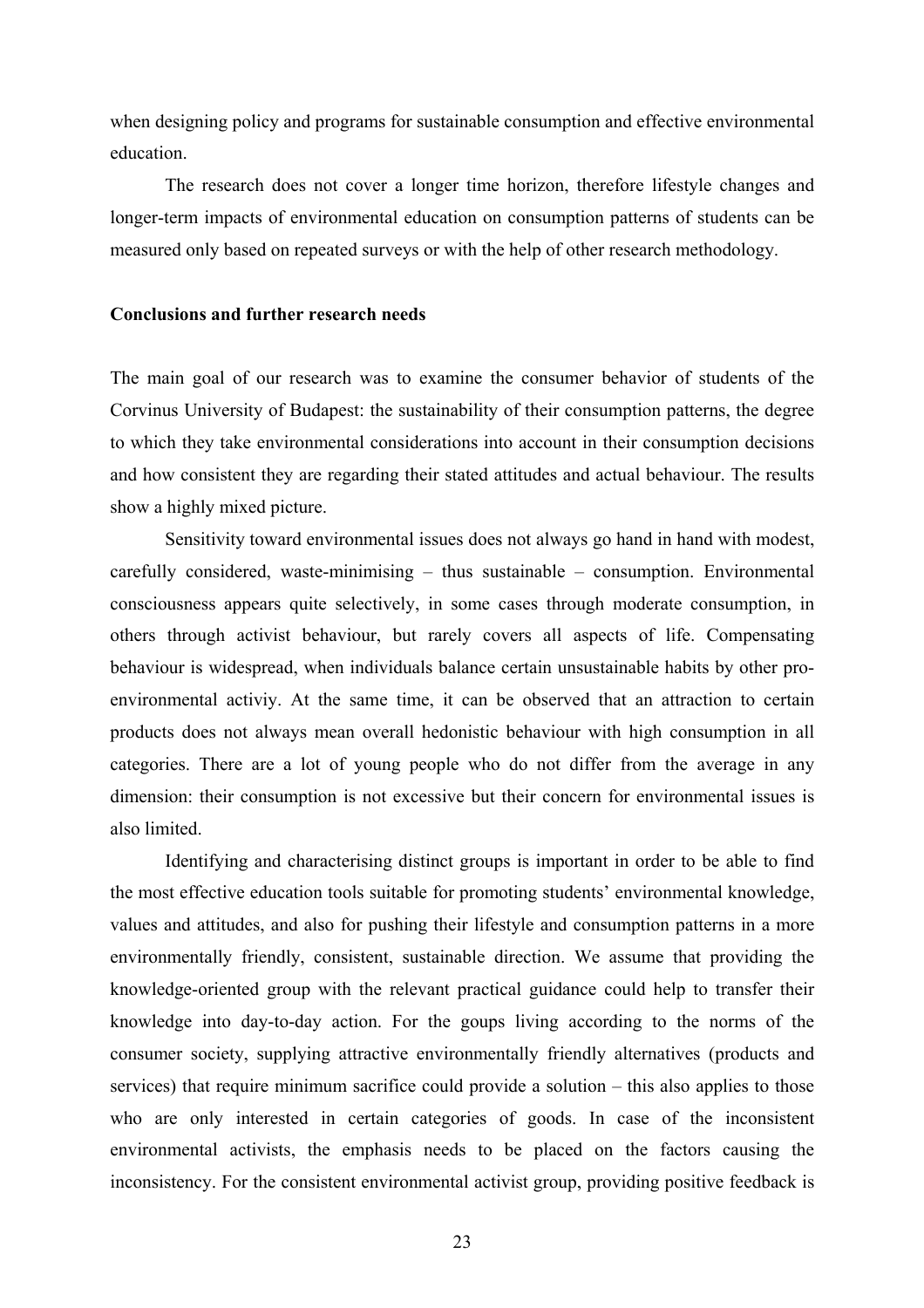the most important to encourage them to persevere in a lifestyle which often requires sacrifices. The indifferent group is likely to be the most difficult to motivate, as the lack of interest is likely to prevent any change of the status quo. In their case it would probably be more helpful to find other (non-environmental) incentives which currently influence their behaviour and could also be in line with sustainability (eg. low consumption to save money).

Thorough consideration and adaptation of possible tools to the various groups is the subject of research currently in the starting phase, with results to be discussed later.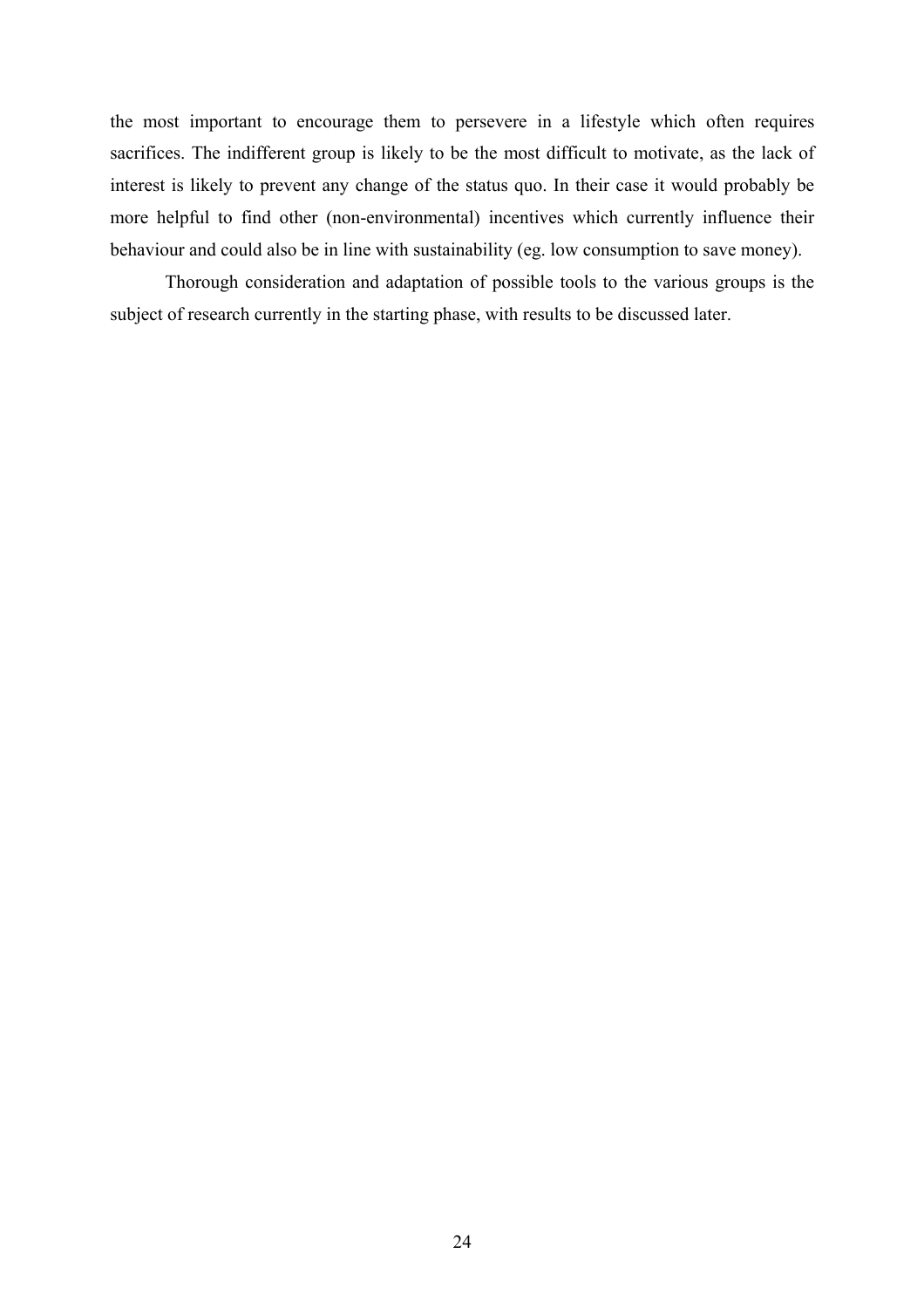### **References:**

Arbuthnott K.D. (2009): Education for sustainable development beyond attitude change, International Journal of Sustainability in Higher Education, Vol. 10 No. 2, 2009, pp. 152-163

- Ajzen I., Fishbein M. (1980): *Understanding Attitudes and Predicting Social Behavior*, Englewood Cliffs, NJ, Prentice Hall
- Ajzen I. (1991): The theory of planned behavior, *Organisational Behavior and Human Decision Processes*, 50, p. 179-211
- Bonaiuto M., Breakwell G.M., Cano I. (1996): Identity processes and environmental threat: The effects of nationalism and local identity upon perception of beach pollution, *Journal of Community and Applied Social Psychology*, 6, p.157-175
- Chan, R.Y.K. (1998): Environmental attitudes and behavior of consumers in China: Survey Findings and Implications, *Journal of International Consumer Marketing*, 11,4, p. 25-52
- Chawla, L. (1998): Significant life experiences revisited: a review of research on sources of pro-environmental sensitivity, *The Journal of Environmental Education*, 31 (1), 15-26.o.
- Courtenay-Hall P., Rogers L. (2002): Gaps in Mind: problems in environmental knowledgebehaviour modelling research, *Environmental Education Research*, Vol.8, No. 3, p. 283- 297
- Dietz T., Stern P., Guagnamo G. (1998): Social structural and social psychological bases of environmental concern, *Environment and Behavior*, 30 (4), p.450-472
- Dispoto R.G. (1977): Interrelationships Among Measures of Environmental Activity, Emotionality and Knowledge, *Educational and Psychological Measurement*, Vol. 37, Summer, p.451-459
- Festinger L. (1957): *Theory of Cognitive Dissonance*, Stanford University Press, Stanford,  $CA$
- Fliegenschnee M., Schelakovsky M. (1998): *Umweltpsychologie und Umweltbildung: Einführung aus humanökologischer Sicht*, Facultas Universitäts Verlag, Wien
- Gough S. (2002): Whose Gap? Whose Mind? Plural Rationalities and Disappearing Academics, *Environmental Education Research*, Vol.8, No. 3, p. 273-282
- Hines J.M., Hungerford H.M., Tomera A.N. (1986): Analysis and synthesis of research on responsible pro-environmental behavior: a meta-analysis, *The Journal of Environmental Education*, 18 (2), p.1-8
- Jaeger C., Dürrenberger G., Kastenholz H., Truffer B. (1993): Determinants of environmental action with regard to climate change, *Climate Change*, 23, p.193-211